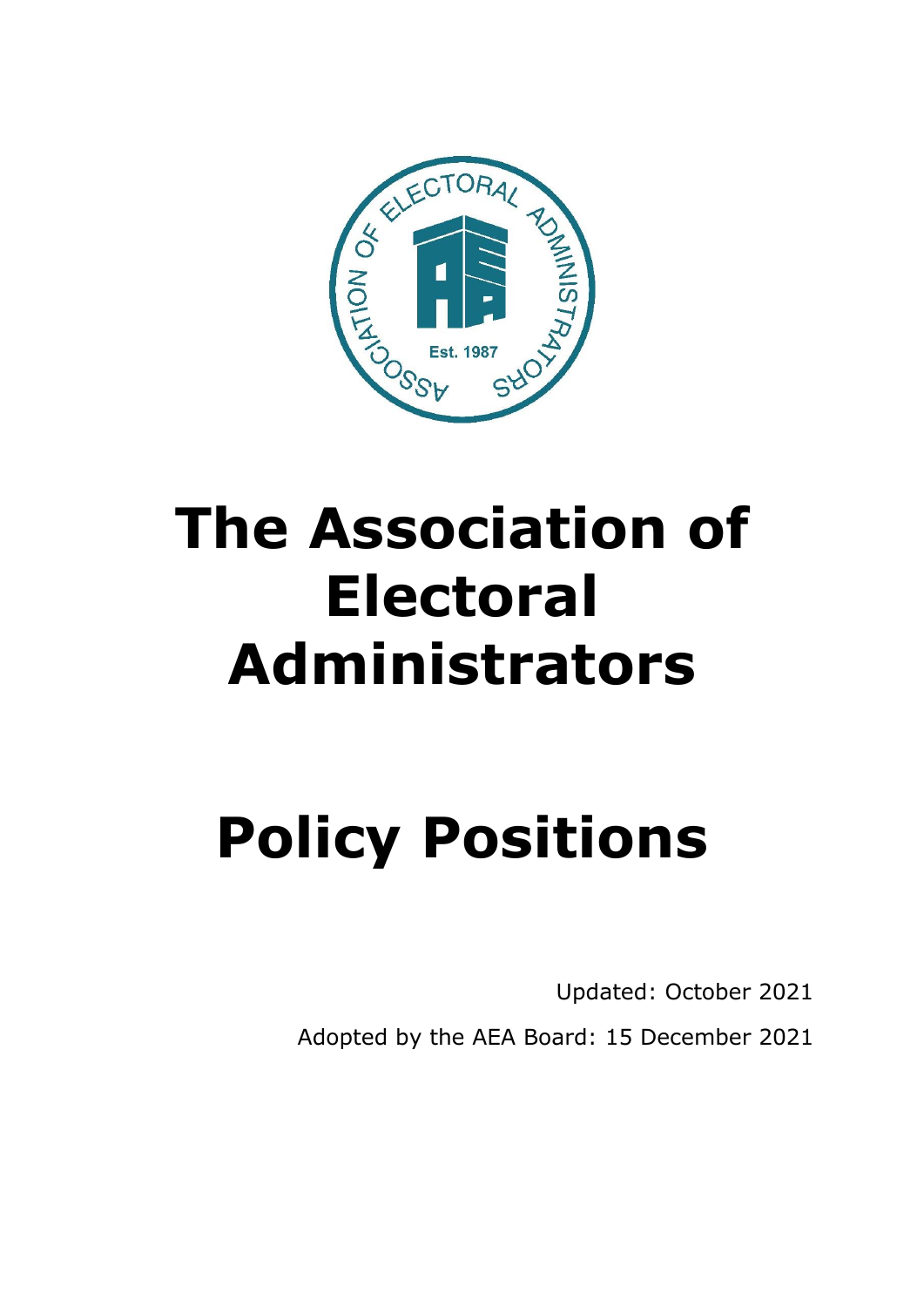

Our policies are broken down into three sections:

- Elections
- Electoral Registration
- Other issues.

Supplementing our high-level positions, we have produced the following [policy position statements:](https://www.aea-elections.co.uk/policy-reporting/reports-issues-papers/)

- The need for legislation on second electoral registrations
- Review of the Returning Officers role in the handling of candidates' expenses
- Delay in the publication of the revised register of electors
- Provision of polling districts and polling places
- The use of schools as polling places
- Electoral registration funding
- Sale of the register of electors
- UK bank holidays and electoral administration.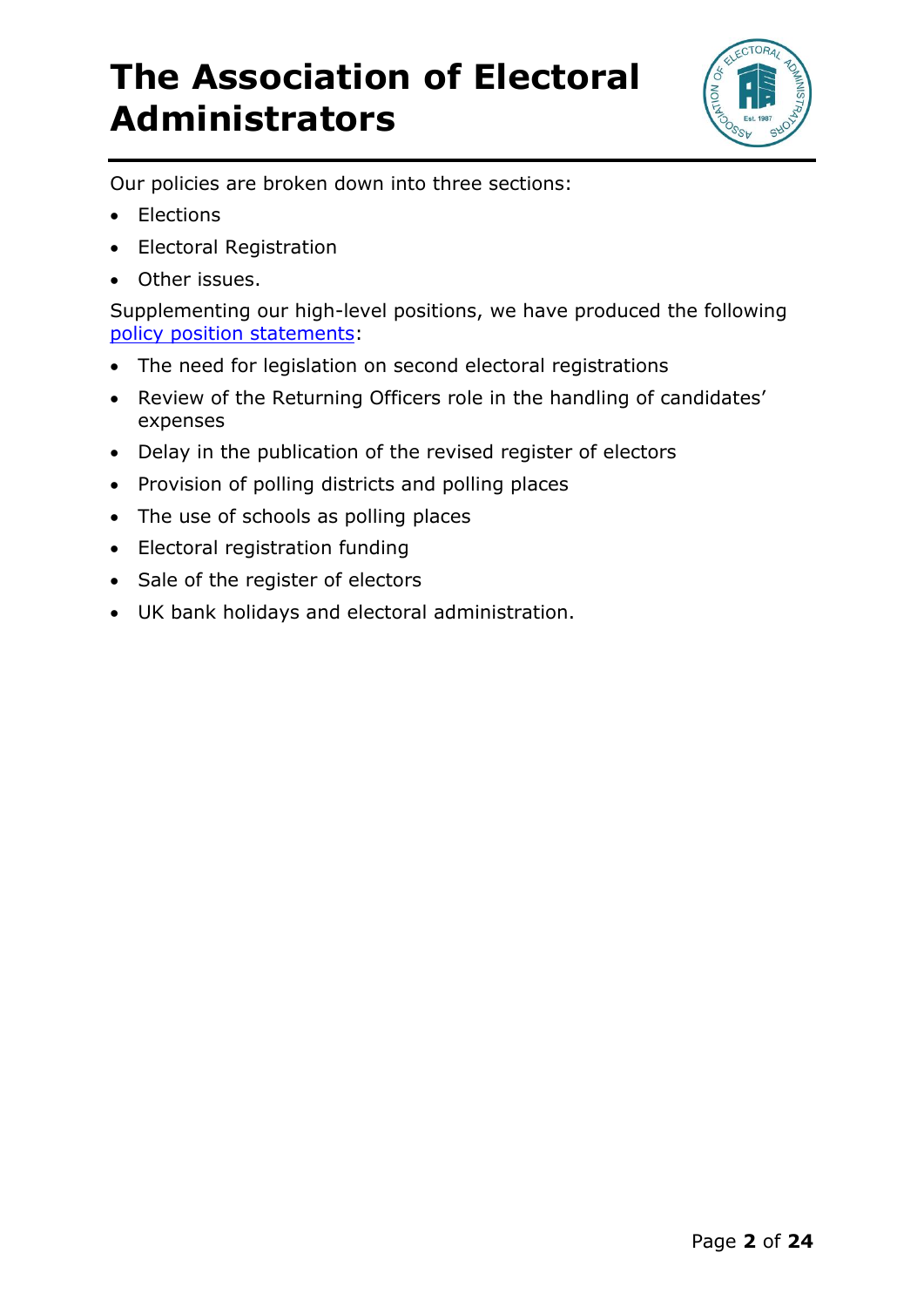

#### **Key messages and policy statements**

| <b>AEA policy position</b>                                                                                                                                                                                                                                                                                                                                                                                                                                                                                                                                                                                                                                                                                                                                                                                                                                                                                                                                                                                                                                                                                                                                          |
|---------------------------------------------------------------------------------------------------------------------------------------------------------------------------------------------------------------------------------------------------------------------------------------------------------------------------------------------------------------------------------------------------------------------------------------------------------------------------------------------------------------------------------------------------------------------------------------------------------------------------------------------------------------------------------------------------------------------------------------------------------------------------------------------------------------------------------------------------------------------------------------------------------------------------------------------------------------------------------------------------------------------------------------------------------------------------------------------------------------------------------------------------------------------|
|                                                                                                                                                                                                                                                                                                                                                                                                                                                                                                                                                                                                                                                                                                                                                                                                                                                                                                                                                                                                                                                                                                                                                                     |
| New electoral legislation<br>$\bullet$<br>Staffing resources including competency of<br>$\bullet$<br>Returning Officers (ROs), Electoral<br>Registration Officers (EROs) and electoral<br>administrators<br>• Funding<br>Complexity of legislation<br>$\bullet$<br>Complexity of different voting systems<br>$\bullet$<br>Combined polls<br>$\bullet$<br>Unscheduled polls<br>$\bullet$<br>Tight election timetable<br>$\bullet$<br>Cross boundaries<br>Electoral reform such as national electoral ID<br>document<br>Overseas electors reform<br>Scotland and Wales - divergence in electoral<br>$\bullet$<br>legislation in the devolved nations. Election<br>and electoral registration rules are<br>increasingly different from UK wide polls,<br>presenting significant challenges.<br>In our 2021 'Blueprint for a Modern Electoral<br>Landscape' we made the following<br>recommendations:<br>We urge all Governments and local authorities to<br>take a more joined-up approach to assist EROs and<br>ROs to deliver democratic processes with collective<br>ownership and a clear understanding of the<br>pressures faced both by electoral administrators |
| and the wider electoral community.<br>Other recommendations addressing these<br>challenges are included throughout this paper.                                                                                                                                                                                                                                                                                                                                                                                                                                                                                                                                                                                                                                                                                                                                                                                                                                                                                                                                                                                                                                      |
|                                                                                                                                                                                                                                                                                                                                                                                                                                                                                                                                                                                                                                                                                                                                                                                                                                                                                                                                                                                                                                                                                                                                                                     |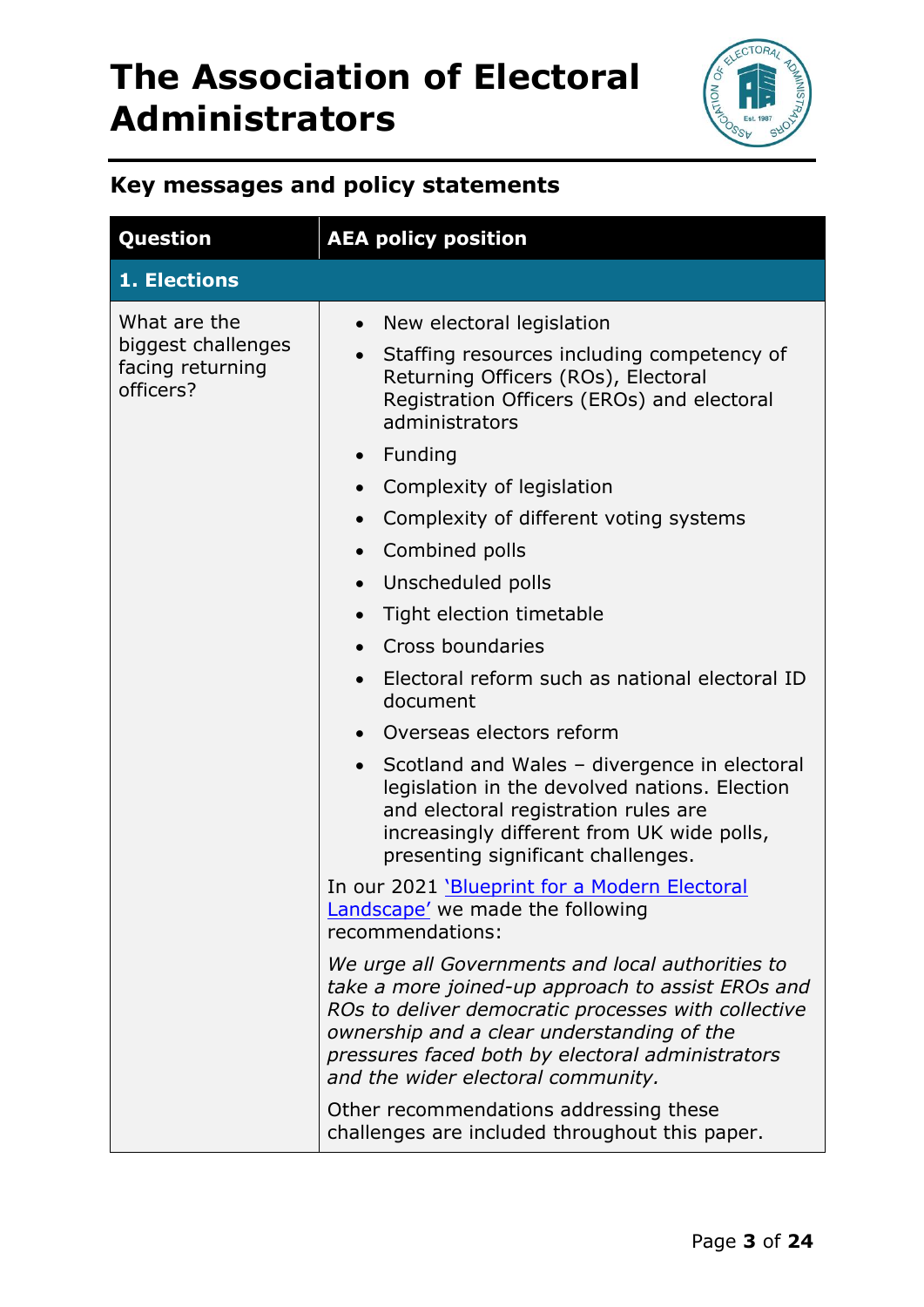

| Should electors be<br>required to show ID<br>in polling stations?                | This is a matter for the UK Parliament and devolved<br>administrations to determine.                                                                                                                                                                                                                                                                                                              |
|----------------------------------------------------------------------------------|---------------------------------------------------------------------------------------------------------------------------------------------------------------------------------------------------------------------------------------------------------------------------------------------------------------------------------------------------------------------------------------------------|
|                                                                                  | Under the Elections Bill the UK Government is<br>proposing photographic ID will be necessary to<br>vote. AEA members will administer the process<br>according to the legislation in force. Careful<br>consideration is crucial to make sure planned<br>changes are deliverable and do not lead to<br>disenfranchisement, particularly for voters from<br>already underrepresented groups.         |
|                                                                                  | It is also imperative that polling stations are<br>adequately resourced with sufficient, well-trained<br>staff able to assist those wishing to vote.                                                                                                                                                                                                                                              |
|                                                                                  | Once legislated for, changes must be clearly<br>communicated well in advance of implementation.<br>Electors and all those involved in the process must<br>have time to understand the implications of the<br>final scheme and prepare accordingly.                                                                                                                                                |
|                                                                                  | Voters who do not have photographic ID must not<br>be negatively impacted. Any national electoral ID<br>document must be easy to access. The ID issuing<br>process must avoid adding to the election burden<br>on local authority officials. Sufficient lead-in time<br>for legislation, administrative planning, delivery and<br>voter education is vital to ensure any scheme is<br>successful. |
|                                                                                  | Any new system must be robust enough to<br>withstand the demands of a high turnout poll and<br>the associated impact on registration. We believe<br>the <b>Gould Principle</b> must apply - with changes<br>introduced at least six months before a major<br>electoral event.                                                                                                                     |
| Should there be an<br>electoral ID card<br>which could be used<br>as ID to vote? | Under the Elections Bill the UK Government is<br>proposing photographic ID will be necessary to<br>vote.                                                                                                                                                                                                                                                                                          |
|                                                                                  | An electoral ID document would offer obvious<br>benefits to electors who may find it difficult to<br>produce one of the stipulated forms of<br>identification.                                                                                                                                                                                                                                    |
|                                                                                  | We understand the UK Government intends local<br>authority EROs to take on responsibility for issuing                                                                                                                                                                                                                                                                                             |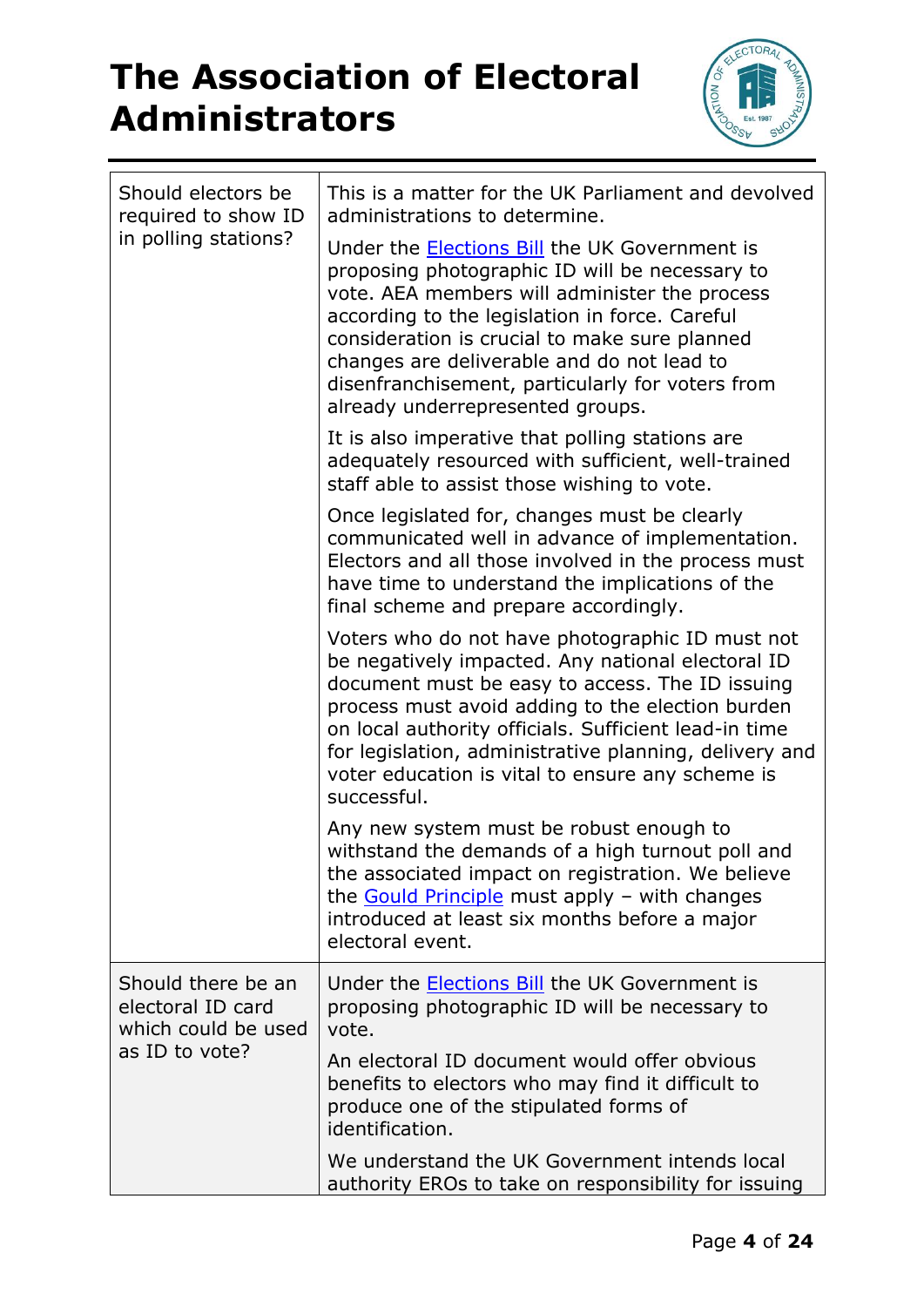

|                                                                              | electoral ID cards. We urge that consideration be<br>given on how to reduce the burden on EROs and<br>increase access to electoral ID for citizens.<br>Requests from electors will inevitably be made at<br>EROs' busiest time when they are administering<br>increased levels of registration ahead of an<br>election, often with already stretched resources.                                                                                           |
|------------------------------------------------------------------------------|-----------------------------------------------------------------------------------------------------------------------------------------------------------------------------------------------------------------------------------------------------------------------------------------------------------------------------------------------------------------------------------------------------------------------------------------------------------|
|                                                                              | We are also concerned a deadline to apply too close<br>to polling day could end up disenfranchising<br>electors who do not receive their ID in time. A short<br>deadline could also become an unmanageable<br>burden on EROs and ROs, arguably at<br>disproportionate cost to the public purse.                                                                                                                                                           |
|                                                                              | For a smooth transition, any electoral ID scheme<br>requires sufficient lead-in time for legislation,<br>administrative planning and delivery. We believe<br>the <b>Gould Principle</b> must apply - with changes<br>introduced at least six months before a major<br>electoral event. It is also crucial that full national<br>funding is available, with no additional cost burden<br>pushed onto local authorities now or in the future.               |
| Are election<br>timetables of<br>sufficient length to<br>securely run polls? | The current 25- 'working' day timetable applies to<br>most UK polls. This is only just achievable,<br>particularly in the case of a snap national poll.                                                                                                                                                                                                                                                                                                   |
|                                                                              | A minimum statutory timetable with no lead-in time<br>does not put the citizen first. A shorter timetable<br>risks disenfranchising electors, leaving them little<br>time to register to vote, apply for absent votes or<br>cast postal votes, particularly those living overseas.<br>Less time would also significantly jeopardise a RO's<br>ability to manage poll logistics, and significantly<br>increase the risk of disenfranchisement and failure. |
|                                                                              | We strongly oppose any reduction in the UK<br>Parliamentary general election timetable as<br>proposed in March 2021 by the Joint Committee on<br>the Fixed Term Parliaments Act. As stated in our<br>evidence to the Committee, a reduction is simply<br>not possible within our current electoral system.                                                                                                                                                |
|                                                                              | In our 2021 'Blueprint for a Modern Electoral<br>Landscape' we made the following<br>recommendations:                                                                                                                                                                                                                                                                                                                                                     |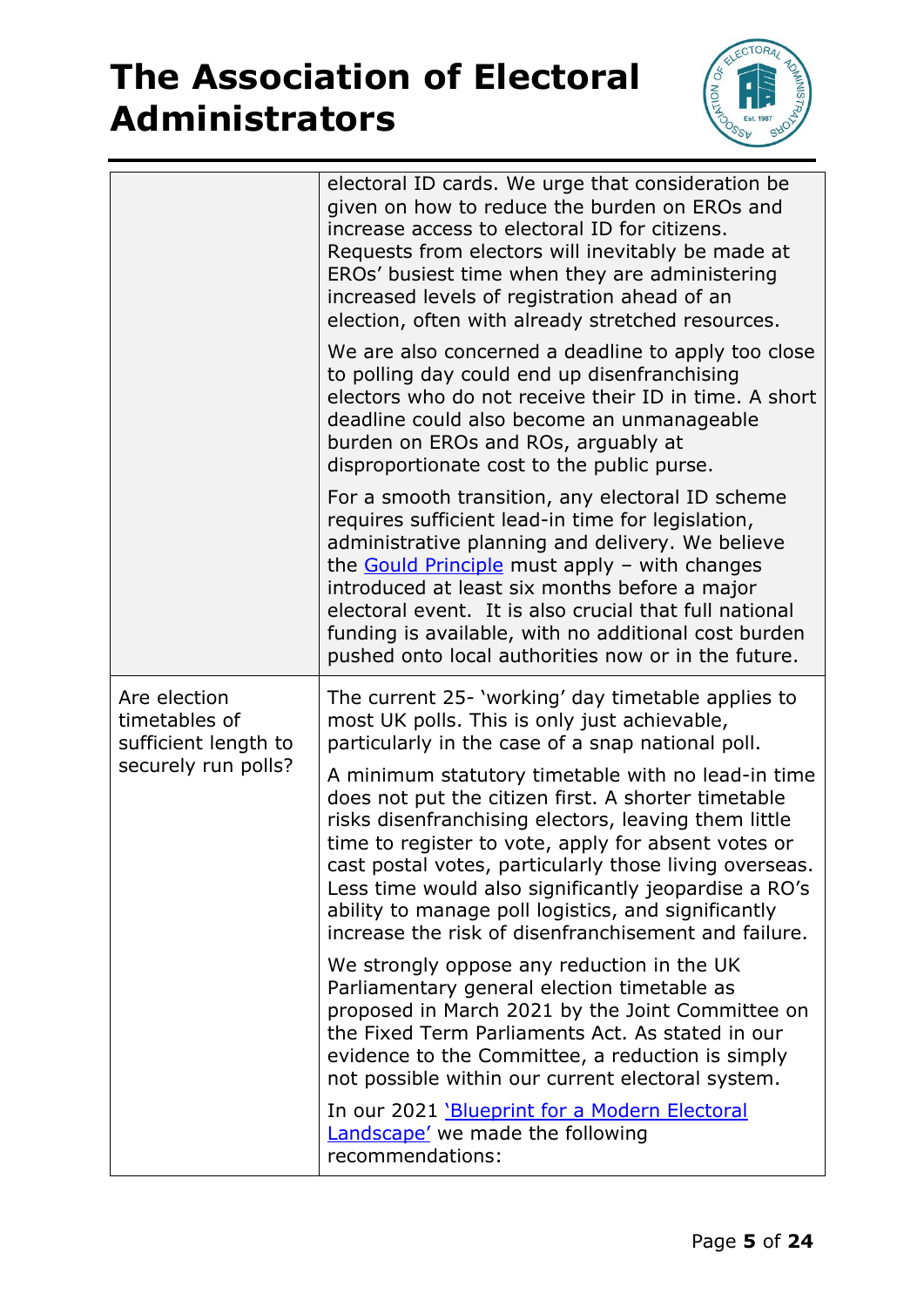

|                                                                                                                 | 'Fixed Term Parliament Act - we strongly disagree<br>with any proposals which will reduce the general<br>election timetable.'<br>'An extended 30-day electoral timetable, including<br>for UK Parliamentary General Elections, to reduce<br>risk and increase capacity.'                                                                                                                                                                                                                         |
|-----------------------------------------------------------------------------------------------------------------|--------------------------------------------------------------------------------------------------------------------------------------------------------------------------------------------------------------------------------------------------------------------------------------------------------------------------------------------------------------------------------------------------------------------------------------------------------------------------------------------------|
| Should the voting<br>system at an<br>election change<br>from supplementary<br>voting to first past<br>the post? | It is a matter for the UK Parliament and devolved<br>administrations to decide on electoral voting<br>systems.<br>AEA members will deliver polls in accordance with<br>legislative requirements, however we urge<br>Governments to provide clarity on when any<br>changes will take effect. This is vital to ensure all<br>stakeholders have time to understand,<br>communicate and implement the changes.                                                                                       |
| Is legislation being<br>introduced with<br>sufficient time to<br>implement<br>changes?                          | Changes in legislation are often introduced too<br>close to implementation and too close to polling<br>day. Apart from exceptional and unavoidable<br>circumstances, we believe the <b>Gould Principle</b> must<br>apply. Election legislation should be in place at<br>least six months before polling day as a minimum<br>to reduce risks to the electoral process.                                                                                                                            |
|                                                                                                                 | When legislation is introduced it should be<br>accurate, and the impact and intention of the<br>legislation fully understood to prevent the need for<br>further modifying legislation. All guidance and<br>template documents provided to support electoral<br>events should be timely and accurate. All should be<br>provided in English and, where appropriate, in<br>Welsh.                                                                                                                   |
|                                                                                                                 | Significant planned changes in the Elections Bill are<br>arriving in an already crowded landscape. Any<br>change creates challenges for ROs and EROs, but<br>the range and scale of new requirements in the Bill<br>makes it vital for sufficient lead-in time to make<br>necessary alterations. Careful planning and a clear<br>understanding of the pressures on electoral<br>services and local authorities - both existing and<br>potentially caused by incoming legislation - is<br>needed. |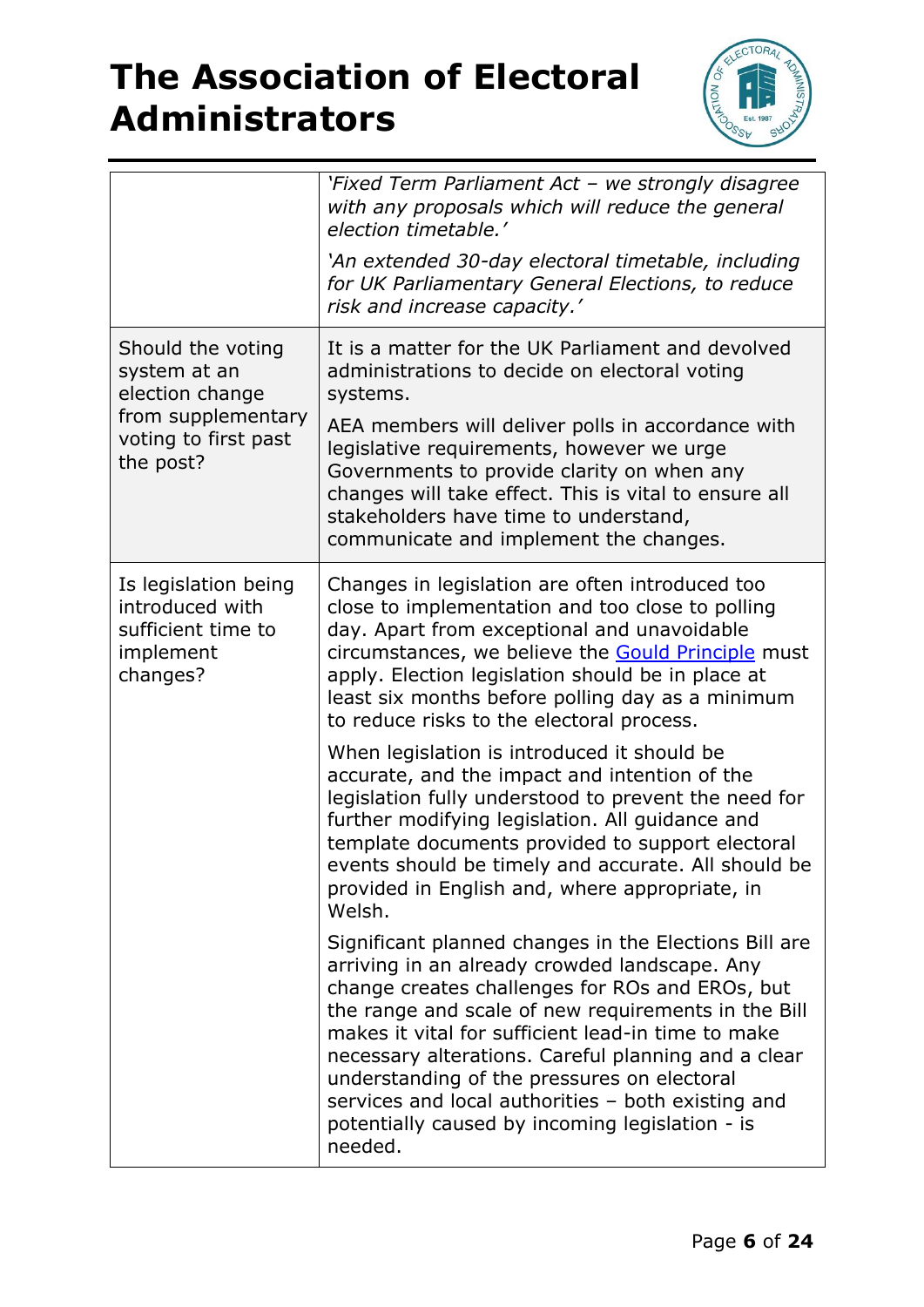

| Should voters be<br>able to cast their<br>vote online? | We believe using IT for voting should be<br>considered, but should only utilised when the<br>technology can be verified to deliver safe and<br>secure results, deliver improvements on current<br>paper-based systems, be cost-effective and<br>enhance public confidence and accessibility.<br>Many advantages and disadvantages to online<br>voting have been identified, including by<br>organisations referenced below. If the UK<br>Government were to introduce online voting, we<br>would expect consideration be given to the<br>following types of reports, to experiences from<br>other countries and from conducting further UK<br>pilots to build on those from 2007:<br>Dr N Ben Fairweather & Professor Simon<br>$\blacksquare$<br>Rogerson Centre for Computing and Social<br><b>Responsibility School of Computing De</b><br>Montfort University, Leicester - |
|--------------------------------------------------------|-------------------------------------------------------------------------------------------------------------------------------------------------------------------------------------------------------------------------------------------------------------------------------------------------------------------------------------------------------------------------------------------------------------------------------------------------------------------------------------------------------------------------------------------------------------------------------------------------------------------------------------------------------------------------------------------------------------------------------------------------------------------------------------------------------------------------------------------------------------------------------|
|                                                        | Implementation of e-voting in the UK $-$<br>technical issues                                                                                                                                                                                                                                                                                                                                                                                                                                                                                                                                                                                                                                                                                                                                                                                                                  |
|                                                        | <b>House of Commons: Speaker's Commission</b><br>٠<br>on Digital Democracy: meeting on electronic<br>voting                                                                                                                                                                                                                                                                                                                                                                                                                                                                                                                                                                                                                                                                                                                                                                   |
|                                                        | <u> IDEA - Introducing Electronic Voting -</u><br>٠<br>essential considerations                                                                                                                                                                                                                                                                                                                                                                                                                                                                                                                                                                                                                                                                                                                                                                                               |
|                                                        | <b>Electoral Commission</b><br>٠                                                                                                                                                                                                                                                                                                                                                                                                                                                                                                                                                                                                                                                                                                                                                                                                                                              |
|                                                        | Official report on the electoral pilot at<br><b>Swindon elections</b>                                                                                                                                                                                                                                                                                                                                                                                                                                                                                                                                                                                                                                                                                                                                                                                                         |
|                                                        | Official report on electronic voting and<br>counting pilot at South Bucks elections                                                                                                                                                                                                                                                                                                                                                                                                                                                                                                                                                                                                                                                                                                                                                                                           |
|                                                        | <b>Electoral Reform Society</b><br>٠                                                                                                                                                                                                                                                                                                                                                                                                                                                                                                                                                                                                                                                                                                                                                                                                                                          |
| Should convicted<br>prisoners be<br>entitled to vote?  | It is a matter for the UK Parliament and devolved<br>administrations to determine if the franchise should<br>be extended to include convicted prisoners. AEA<br>members will administer the process according to<br>the legislation in force. Any changes must consider<br>the need for the administration of votes to be safe,<br>secure and secret.                                                                                                                                                                                                                                                                                                                                                                                                                                                                                                                         |
|                                                        | The current position across the UK is:                                                                                                                                                                                                                                                                                                                                                                                                                                                                                                                                                                                                                                                                                                                                                                                                                                        |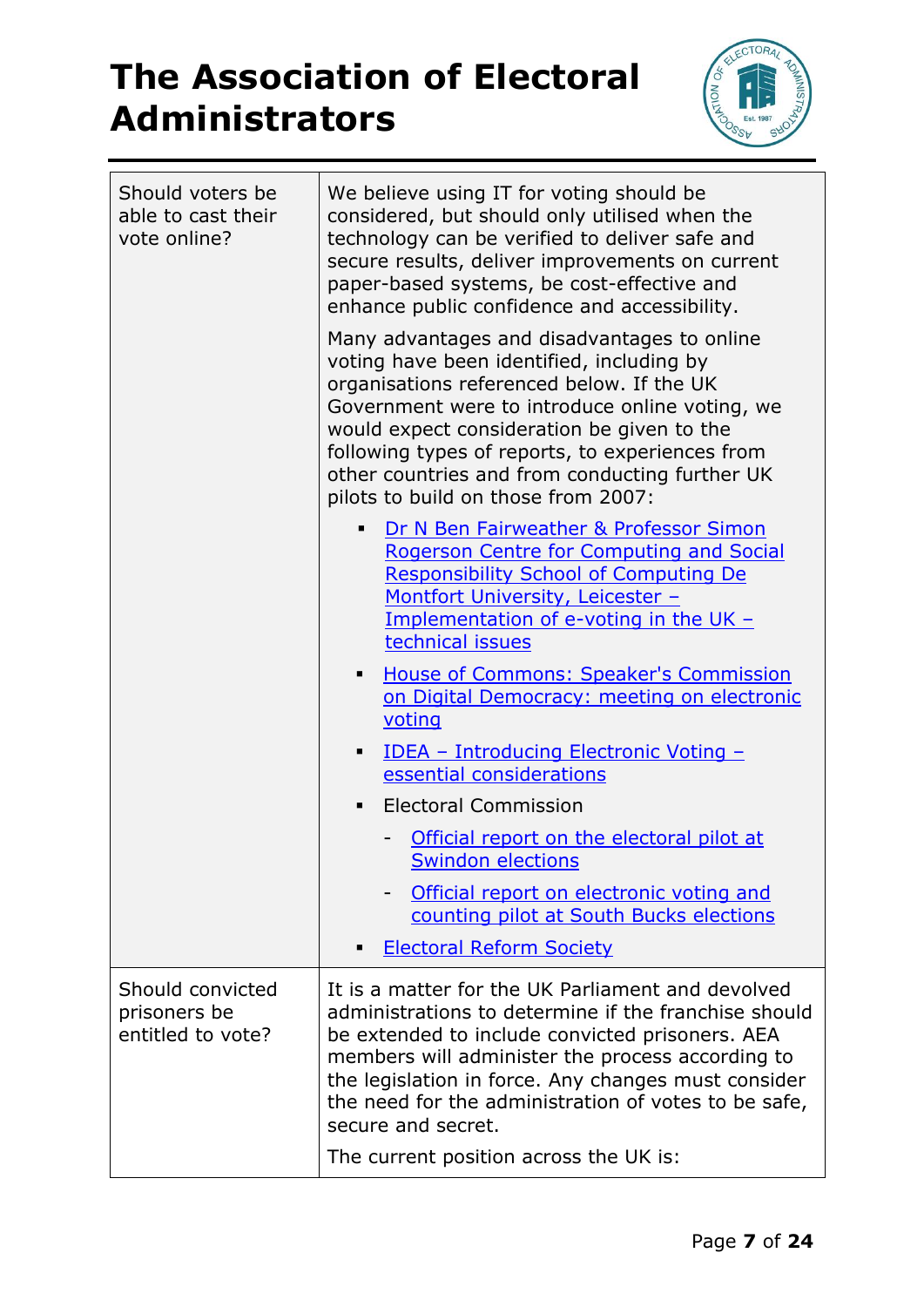

|                                                                                                                        | In England, Wales and Northern Ireland, no<br>convicted prisoners can vote.                                                                                                                                                                                                                                                                           |
|------------------------------------------------------------------------------------------------------------------------|-------------------------------------------------------------------------------------------------------------------------------------------------------------------------------------------------------------------------------------------------------------------------------------------------------------------------------------------------------|
|                                                                                                                        | In Scotland, the Scottish Elections (Franchise and<br>Representation) Bill became law on 1 April 2020<br>and introduced the right to vote to some prisoners<br>in local and Scottish Parliamentary elections.                                                                                                                                         |
| Should the voting<br>age be reduced?                                                                                   | It is a matter for the UK Parliament and devolved<br>administrations to determine any change to<br>existing franchise. AEA members will administer the<br>process according to the legislation in force.                                                                                                                                              |
|                                                                                                                        | We believe it is in the interest of the voter for the<br>same policy to apply to all polls wherever possible.<br>Where this is not possible, full consideration should<br>be given to the potential impact of any decision.                                                                                                                           |
|                                                                                                                        | The current position across the UK is:                                                                                                                                                                                                                                                                                                                |
|                                                                                                                        | In England and Northern Ireland, the voting age for<br>all polls is 18.                                                                                                                                                                                                                                                                               |
|                                                                                                                        | In Scotland, the voting age is 16 for all polls<br>excluding UK Parliamentary elections, when it is 18.                                                                                                                                                                                                                                               |
|                                                                                                                        | In Wales, the voting age for Senedd elections is 16.<br>For local government elections it is currently 18<br>although this will be lowered to 16 for the local<br>government elections on 5 May 2022 - Local<br>Government and Elections Wales Act 2021. For UK<br>Parliamentary and Police and Crime Commissioner<br>elections the voting age is 18. |
|                                                                                                                        | Devolution in Scotland and recent changes made in<br>Wales to reduce the voting age will clearly have an<br>impact. We have concerns about inconsistencies<br>across the UK. We would urge all governments<br>within the UK to consider the risk and confusion<br>caused by different electoral registration and<br>election processes.               |
| What is the AEA's<br>position on electors<br>being able to vote<br>more than once at<br>local government<br>elections? | We have produced a policy position paper on the<br>need for legislation on second electoral<br>registrations. We believe current legislation should<br>be reviewed to consider whether registration in<br>more than one location should continue. Should it<br>continue, the law should be amended to clearly                                         |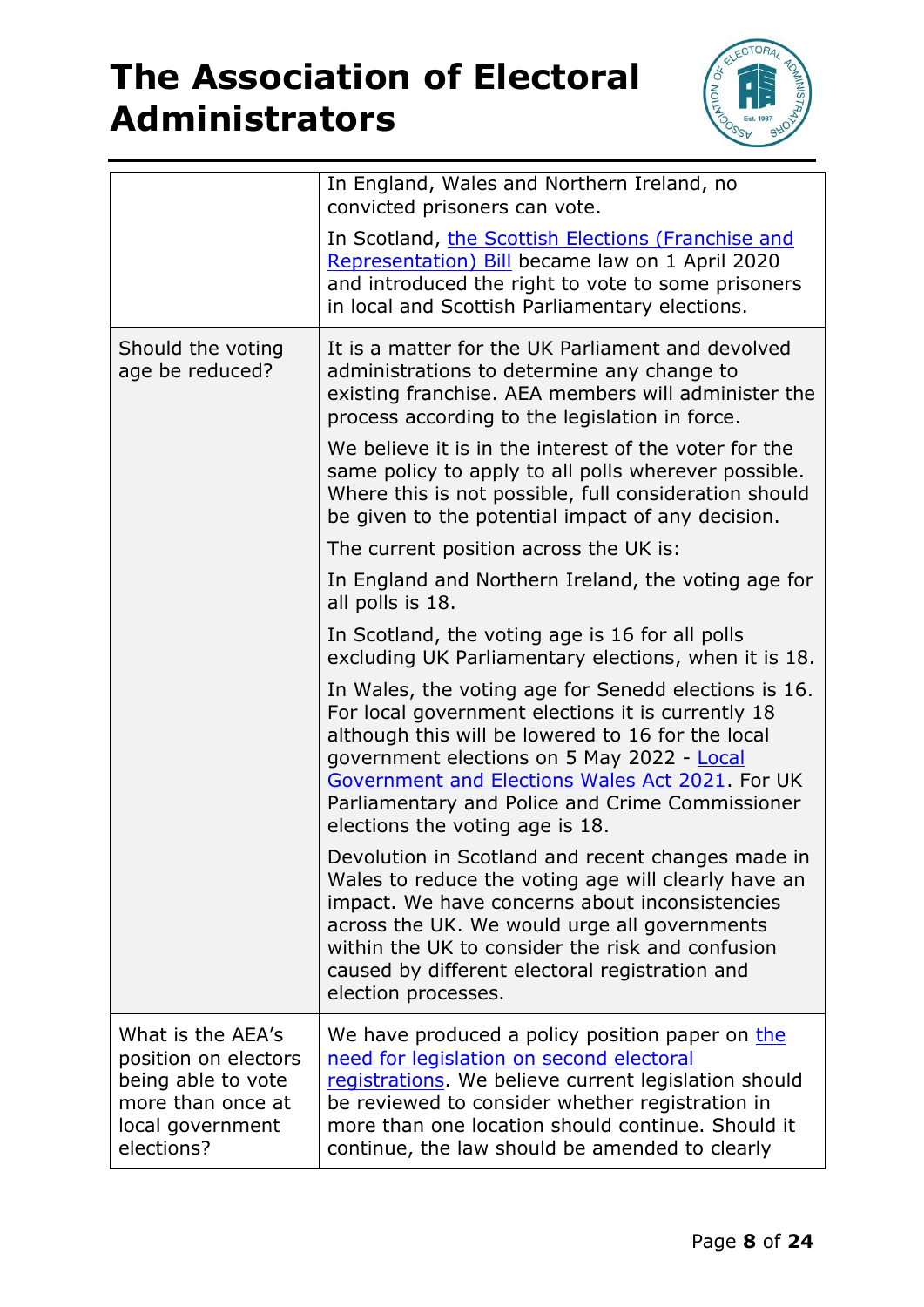

|                                                                                                                                             | define 'residency' and what constitutes a 'valid<br>second registration'.                                                                                                                                                                                                                                                                                                                                                                                |
|---------------------------------------------------------------------------------------------------------------------------------------------|----------------------------------------------------------------------------------------------------------------------------------------------------------------------------------------------------------------------------------------------------------------------------------------------------------------------------------------------------------------------------------------------------------------------------------------------------------|
|                                                                                                                                             | The UK voting system is largely based on trust.<br>With individuals able to register more than once<br>where they can demonstrate residence, there is a<br>risk of electors voting more than once when not<br>entitled to.                                                                                                                                                                                                                               |
|                                                                                                                                             | In our 2021 'Blueprint for a Modern Electoral<br>Landscape', we suggested `An end-to-end review of<br>electoral registration is urgently needed which<br>considers Legislative amendments to clearly<br>identify what constitutes a valid second registration<br>and for 'residency' to be defined in electoral law'.                                                                                                                                    |
| Following the UK<br>leaving the                                                                                                             | It is a matter for the UK Parliament and devolved<br>administrations to determine the franchise.                                                                                                                                                                                                                                                                                                                                                         |
| European Union<br>(EU), should EU<br>citizens continue to<br>have voting and<br>candidacy rights for<br>certain elections as<br>previously? | The <b>Elections Bill</b> will remove the automatic right of<br>European Citizens to register to vote and to stand<br>in UK elections which use the local government<br>election franchise and are reserved to the UK<br>Government. The Bill will establish new criteria for<br>European citizens' participation as voters and<br>candidates/office holders.                                                                                            |
|                                                                                                                                             | We are concerned that if the change in policy is<br>implemented too quickly, EROs may not have<br>sufficient time to contact electors who may not be<br>eligible to remain registered to vote. It is law that<br>the register of electors must be accurate and only<br>include eligible electors. EROs need sufficient<br>resources and time to maintain a complete and<br>accurate register. The impact of this change should<br>not be underestimated. |
| Should all citizens,<br>regardless of<br>nationality, be<br>entitled to vote in<br>the UK?                                                  | It is a matter for the UK Parliament and devolved<br>administrations to determine the franchise. AEA<br>members will administer the process according to<br>the legislation in force.                                                                                                                                                                                                                                                                    |
|                                                                                                                                             | However, both exiting the EU and franchise<br>changes in devolved nations has created<br>inconsistency across the UK, potentially increasing<br>levels of voter confusion at combined polls.                                                                                                                                                                                                                                                             |
|                                                                                                                                             | The Senedd and Election (Wales) Act and the<br>Scottish Elections (Franchise and Representation)                                                                                                                                                                                                                                                                                                                                                         |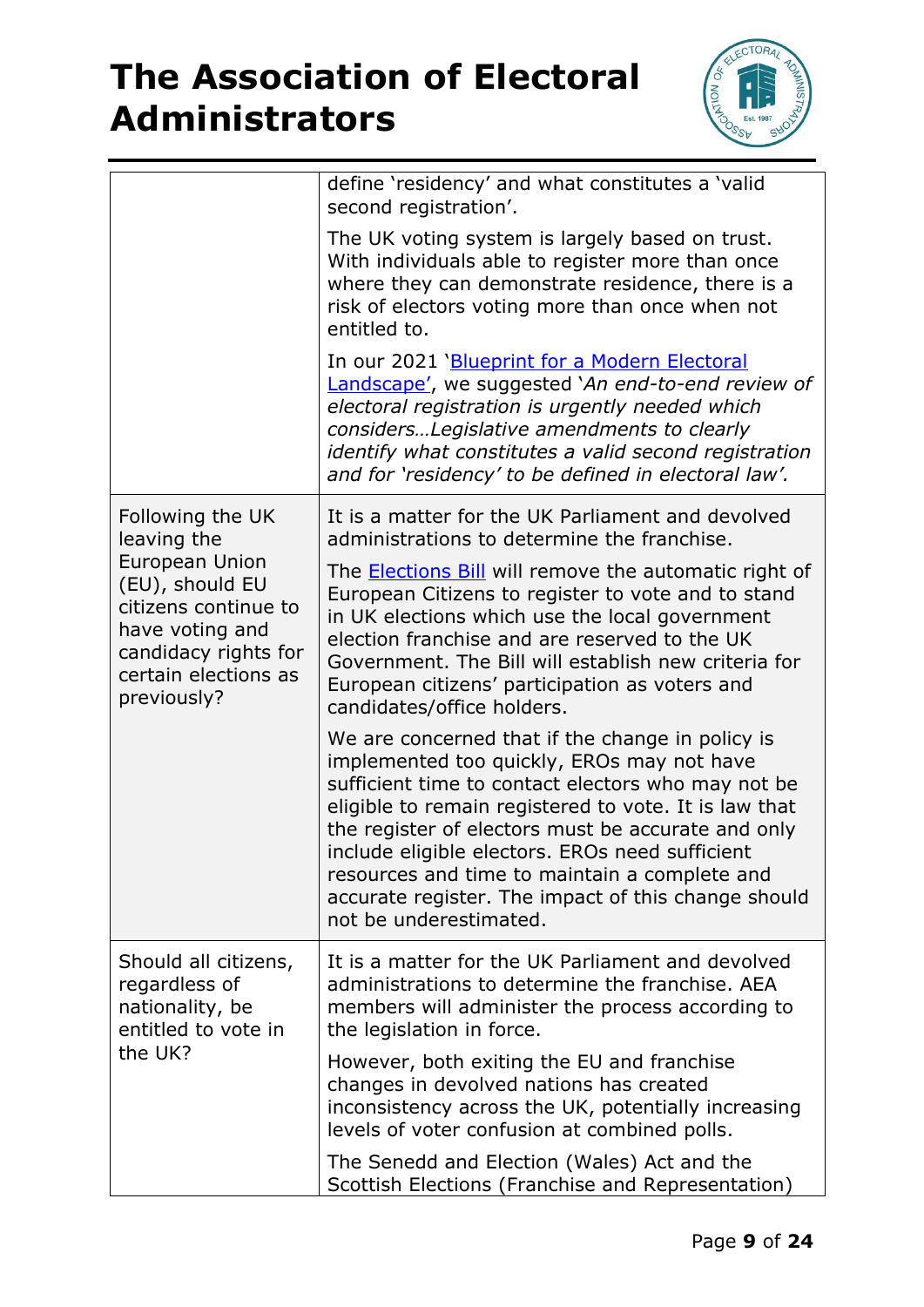

|                                                                                           | Act have extended voting rights to all qualifying<br>foreign citizens for Senedd, Scottish Parliament and<br>Scottish local government elections. Wales is also<br>due to extend voting rights for local elections with<br>the Local Government and Elections (Wales) Act<br>2021 (legislation.gov.uk).                                                                      |
|-------------------------------------------------------------------------------------------|------------------------------------------------------------------------------------------------------------------------------------------------------------------------------------------------------------------------------------------------------------------------------------------------------------------------------------------------------------------------------|
|                                                                                           | We would urge all UK governments to consider the<br>risk and confusion caused by introducing different<br>processes for elections and electoral registration.<br>We believe it is in the interest of voters for the<br>same franchise to apply to all polls. Where this is<br>not possible, full consideration should be given to<br>the potential impact of any divergence. |
|                                                                                           | In our 2021 'Blueprint for a Modern Electoral<br><b>Landscape', we suggested the introduction of</b><br>legislation to prevent the combination of polls that<br>are legislated for by different governments, for<br>example: PCC and Senedd, UKPGE and Local<br>Government, and PCC and Local Government.                                                                    |
| Should voting at<br>places other than<br>traditional polling<br>stations be<br>permitted? | We believe polling places should be accessible,<br>suitable for all eligible electors and allow votes to<br>be cast in secret.                                                                                                                                                                                                                                               |
|                                                                                           | It must be noted that while legislation provides for<br>publicly funded premises, including local authority<br>schools, to be made available free of charge to<br>ROs, custodians are often reluctant to make them<br>available for a variety of legitimate reasons.                                                                                                         |
|                                                                                           | We have produced a policy position paper on the<br>use of schools as polling places. We believe more<br>should be done to support ROs' use of publicly<br>funded buildings.                                                                                                                                                                                                  |
|                                                                                           | The key priority is to ensure electors can vote in a<br>convenient way. Non-traditional venues such as<br>supermarkets and high street shops may encourage<br>participation and provide accessible buildings.<br>However, they can also bring confusion for voters<br>who are not eligible to vote at that venue.                                                            |
|                                                                                           | We believe the time may have come to reconsider<br>whether the current polling district arrangements<br>are still appropriate, given the ongoing issues with<br>venue and staffing availability.                                                                                                                                                                             |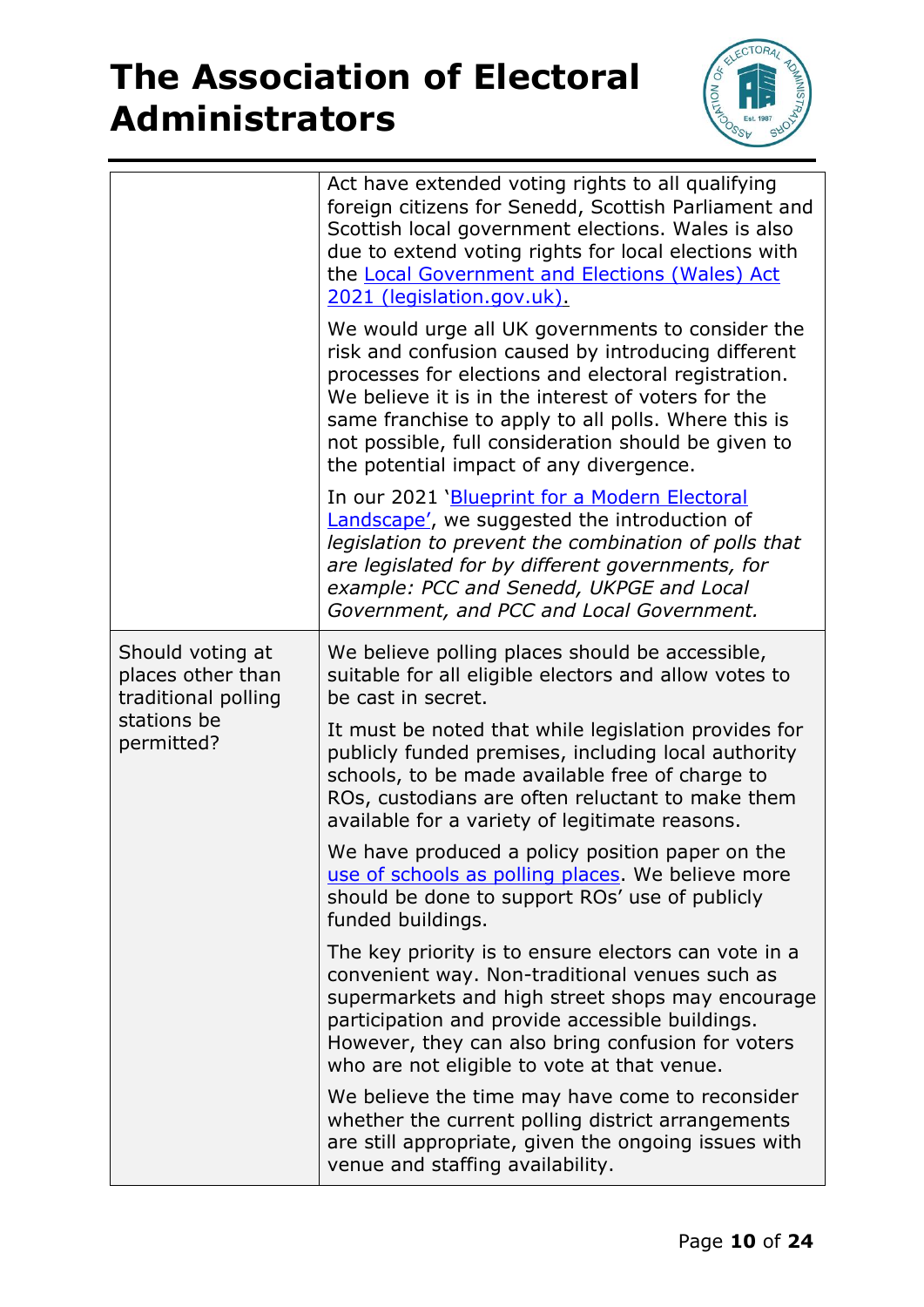

| What support<br>should be provided<br>to voters who need<br>additional<br>assistance?                       | The key priority is to ensure all eligible electors<br>have equal access and can vote in an easy,<br>accessible, and convenient way.<br>Current legislation requires that all polling stations<br>should have disabled access so far as is reasonable<br>and practical, enlarged ballot papers, pictorial<br>guidance and a tactile voting device. Legislation<br>also allows a companion or presiding officer to<br>assist a voter in casting their vote. In addition,<br>presiding officers are encouraged to position ballot<br>boxes on a low-level surface, provide an additional<br>chair for seating, standard pencils with grips, and<br>allow use of mobile phone apps to assist with<br>reading the ballot paper.<br>The Elections Bill requires ROs to provide each<br>polling station with equipment that is reasonable to<br>enable, or make it easier, for voters with disabilities<br>to vote. It also further expands the criteria for who<br>can act in the role of 'companion', by widening it to<br>someone who is aged 18 or over.<br>We do not believe there is a 'one size fits all'<br>solution for providing additional assistance.<br>Allowing ROs to make adjustments in line with the<br>needs of their voters is sensible, as long as they<br>are supported by sufficient guidance and resources. |
|-------------------------------------------------------------------------------------------------------------|-------------------------------------------------------------------------------------------------------------------------------------------------------------------------------------------------------------------------------------------------------------------------------------------------------------------------------------------------------------------------------------------------------------------------------------------------------------------------------------------------------------------------------------------------------------------------------------------------------------------------------------------------------------------------------------------------------------------------------------------------------------------------------------------------------------------------------------------------------------------------------------------------------------------------------------------------------------------------------------------------------------------------------------------------------------------------------------------------------------------------------------------------------------------------------------------------------------------------------------------------------------------------------------------------------------------------------|
| Should voting take<br>place at weekends?                                                                    | It is a matter for the UK Parliament and devolved<br>administrations to determine when polling should<br>take place. AEA members will administer the<br>process in line with the legislation in force.<br>If voting was moved to weekends, we are<br>concerned about additional costs, the impact on the<br>availability of staff and the availability of venues for<br>both polling and the count.                                                                                                                                                                                                                                                                                                                                                                                                                                                                                                                                                                                                                                                                                                                                                                                                                                                                                                                           |
| Should voters be<br>able to vote at any<br>polling station in the<br>constituency/local<br>government area? | We believe all electors should be able to cast their<br>votes as easily as possible, securely and<br>independently. However, we also recognise the<br>challenges electoral administrators face in meeting<br>the needs of all electors.<br>Should the UK Government or any devolved<br>administration introduce changes to allow voters to<br>vote at any polling station in a constituency/local                                                                                                                                                                                                                                                                                                                                                                                                                                                                                                                                                                                                                                                                                                                                                                                                                                                                                                                             |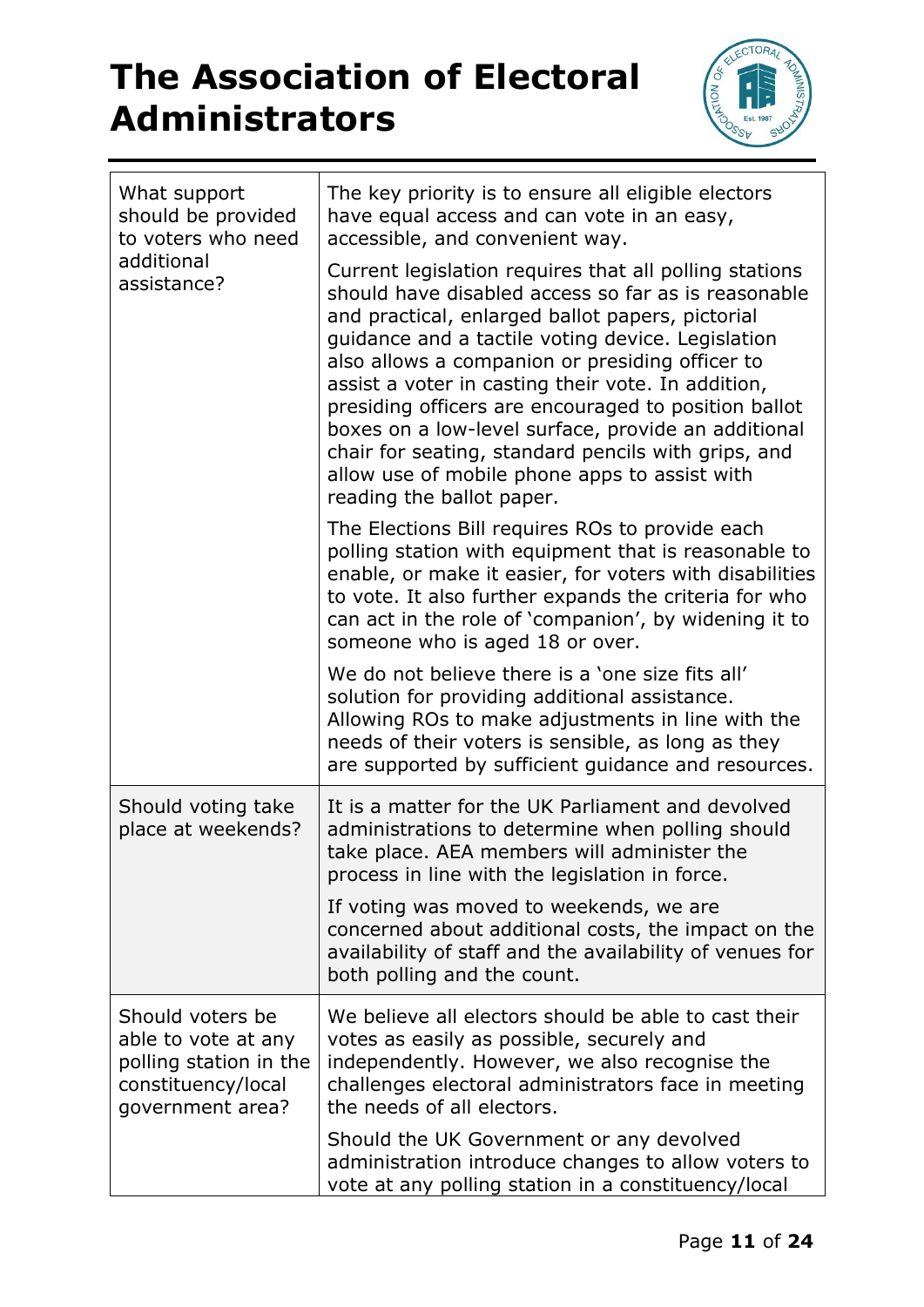

|                                                                                                                          | government area, there would be significant legal<br>and administrative challenges to ensure the ballot<br>is safe, secure and not open to fraud.                                                                                                                                                                                                                                                               |
|--------------------------------------------------------------------------------------------------------------------------|-----------------------------------------------------------------------------------------------------------------------------------------------------------------------------------------------------------------------------------------------------------------------------------------------------------------------------------------------------------------------------------------------------------------|
| Does the complexity<br>of the current<br>system support the<br>effective delivery of<br>electoral services to<br>voters? | No.<br>We have identified well in excess of 100 different<br>pieces of legislation that have added to, deleted<br>from and changed the processes originally<br>introduced by the Representation of the People Act<br>1983 - as shown in our legislation timeline. This<br>fragmented layering of legislation makes the<br>administration of electoral processes inefficient and<br>introduces significant risk. |
|                                                                                                                          | We believe the point where consolidating legislation<br>to solve problems inherent in the electoral process<br>has passed. We need 'root and branch' reform and<br>modern legislation.                                                                                                                                                                                                                          |
|                                                                                                                          | We welcomed the Law Commissions' work towards<br>simplifying electoral legislation across the UK in a<br>single Electoral Administration Act.                                                                                                                                                                                                                                                                   |
|                                                                                                                          | We consider implementing the Law Commission's<br>recommendations a priority policy matter.                                                                                                                                                                                                                                                                                                                      |
|                                                                                                                          | We have recommended on a number of occasions,<br>most recently in our 2021 'Blueprint for a Modern<br>Electoral Landscape', that:                                                                                                                                                                                                                                                                               |
|                                                                                                                          | A new Electoral Administration Act is needed that<br>modernises processes and reflects the divergent<br>wishes of all four UK nations.                                                                                                                                                                                                                                                                          |
|                                                                                                                          | And in our 2019 statement, we recommended that:                                                                                                                                                                                                                                                                                                                                                                 |
|                                                                                                                          | The UK Government should consider and progress<br>the Law Commission recommendations as a matter<br>of urgency including addressing the issues raised in<br>our response to the inquiry by the Public<br><b>Administration and Constitutional Affairs</b><br>Committee.                                                                                                                                         |
|                                                                                                                          | We will continue to press for changes in secondary<br>legislation to address current areas of concern.                                                                                                                                                                                                                                                                                                          |
| What is the AEA's<br>view on funding for                                                                                 | The funding mechanisms for electoral services are<br>unclear and imprecise.                                                                                                                                                                                                                                                                                                                                     |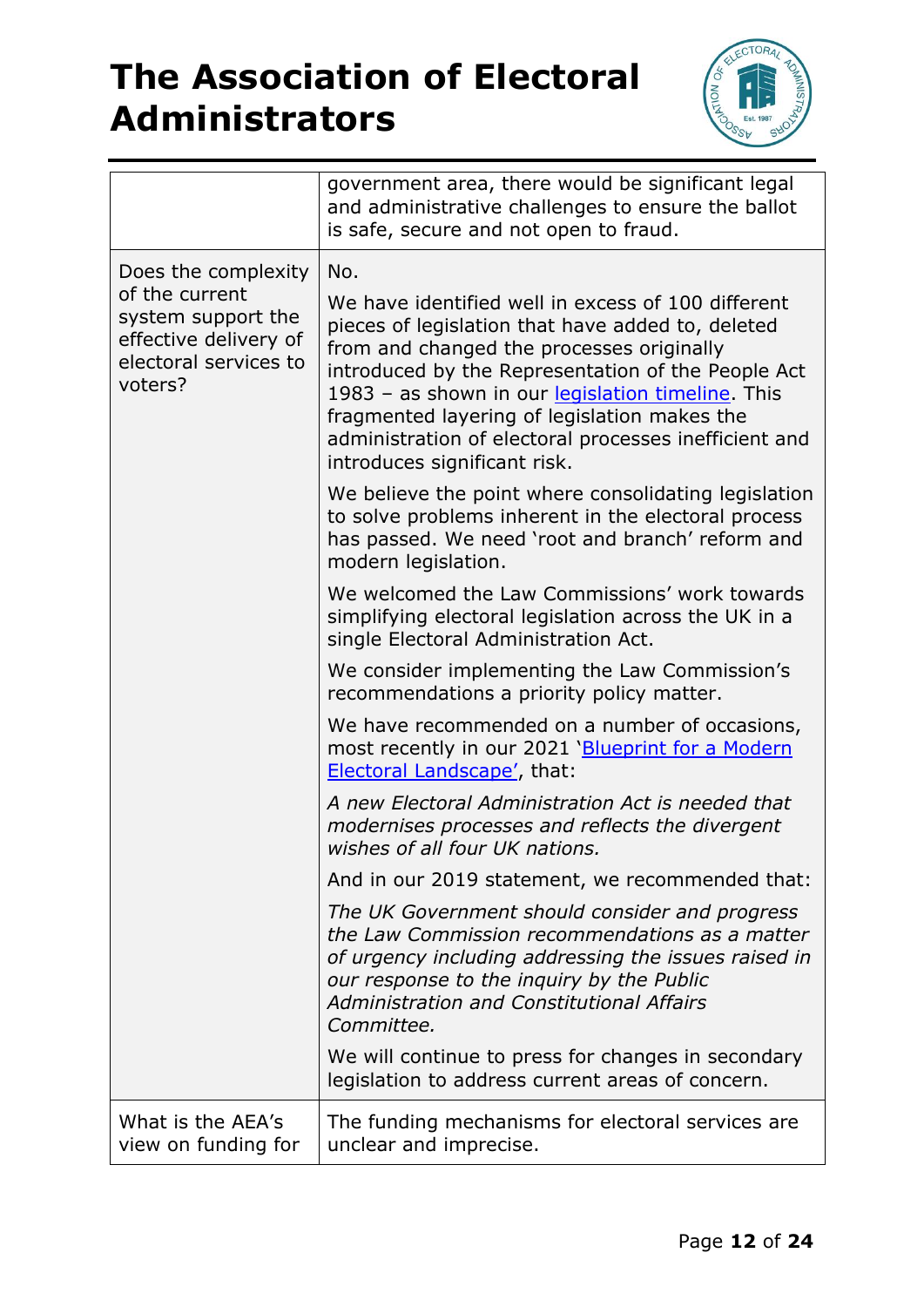

| elections/electoral<br>registration? | For elections, there is central funding in the form of<br>'fees and charges' for UK-wide elections and<br>referendums. Devolved polls, for example Senedd<br>and Scottish Parliamentary elections are paid for by<br>the relevant government and local elections are<br>paid for by the local authority the poll is run for.                                                                               |
|--------------------------------------|------------------------------------------------------------------------------------------------------------------------------------------------------------------------------------------------------------------------------------------------------------------------------------------------------------------------------------------------------------------------------------------------------------|
|                                      | Registration costs are paid for by local authorities.<br>On the initial introduction of Individual Electoral<br>Registration (IER), central funding was made<br>available for any additional registration costs<br>incurred. This funding has since been adjusted to<br>account for savings from canvass reform, meaning<br>the majority of local authorities no longer receive<br>any additional funding. |
|                                      | We have significant concerns about funding and<br>have called for a review on numerous occasions.<br>Most recently in our 2021 'Blueprint for a Modern<br><b>Electoral Landscape'</b> we made the following<br>recommendations:                                                                                                                                                                            |
|                                      | A full review of all electoral funding and funding<br>mechanisms is urgently needed, including:                                                                                                                                                                                                                                                                                                            |
|                                      | the mechanism for funding electoral<br>registration where it can be demonstrated<br>those costs were incurred directly because of<br>a national electoral event                                                                                                                                                                                                                                            |
|                                      | the timescale for fees and charges allocations<br>and quidance                                                                                                                                                                                                                                                                                                                                             |
|                                      | making legislative provision and funding<br>available for poll cards to be sent to<br>properties with no electors registered to<br>encourage registration prior to an election or<br>referendum                                                                                                                                                                                                            |
|                                      | ensuring the Fees and Charges Order covers<br>the costs of appointing reserve polling station<br>and count staff                                                                                                                                                                                                                                                                                           |
|                                      | processing and signing off all election claims<br>in a more efficient manner than at present                                                                                                                                                                                                                                                                                                               |
|                                      | In addition, we have published a policy position<br>paper on electoral registration funding.                                                                                                                                                                                                                                                                                                               |
|                                      | We will continue to work with the UK and Devolved<br>Governments on identified funding issues, and hope                                                                                                                                                                                                                                                                                                    |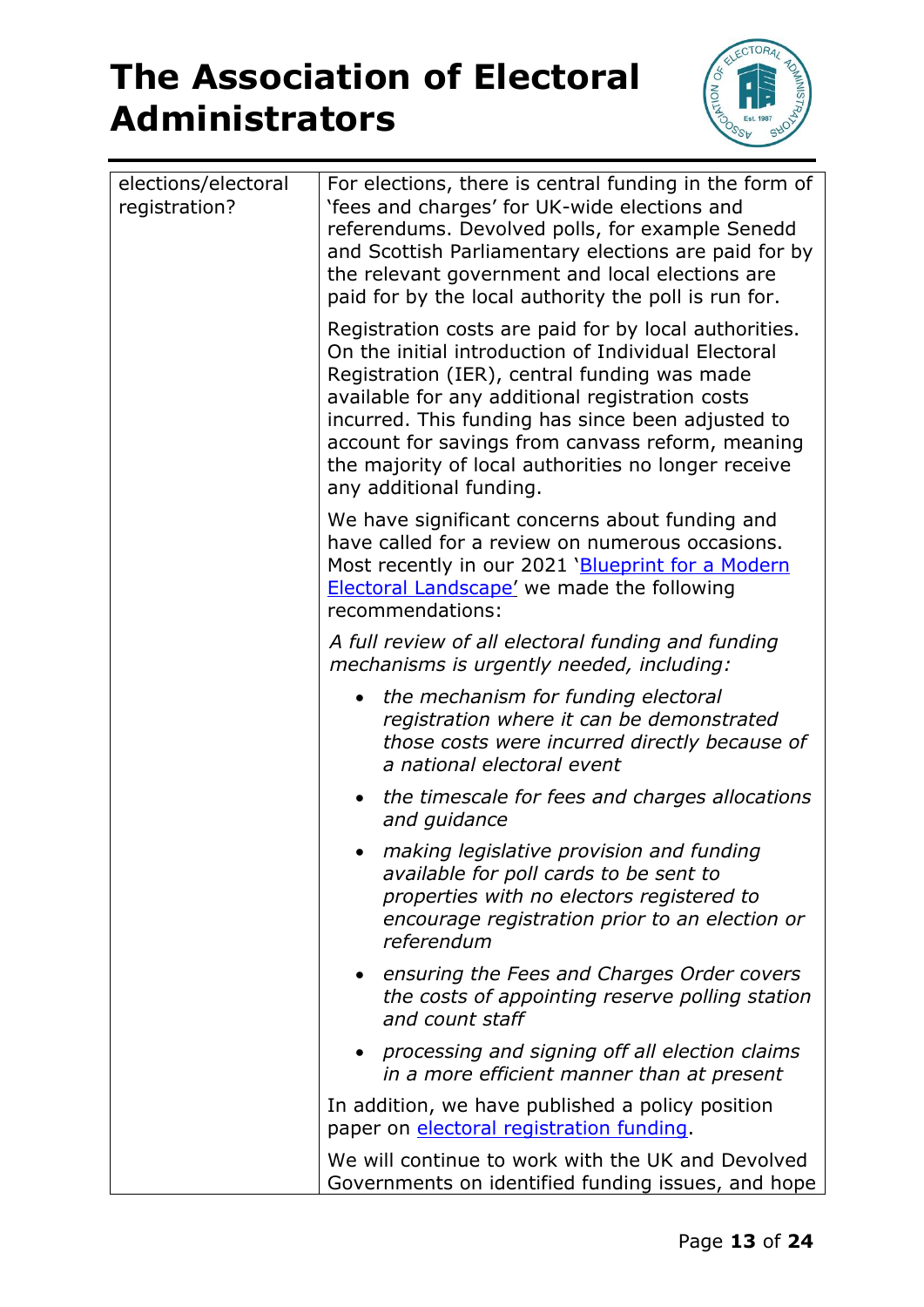

|                                                                                                                           | future arrangements will benefit from these<br>discussions.                                                                                                                                                                                                                                             |
|---------------------------------------------------------------------------------------------------------------------------|---------------------------------------------------------------------------------------------------------------------------------------------------------------------------------------------------------------------------------------------------------------------------------------------------------|
| Who decides on the<br>location of polling<br>stations and what<br>changes to the<br>process would the<br>AEA like to see? | Legislation currently requires local authorities to<br>review UK Parliamentary polling districts and polling<br>places every five years. However, ROs are<br>responsible for the provision of polling stations and<br>their staffing and equipment under relevant<br>election rules.                    |
|                                                                                                                           | We believe the selection of polling places should be<br>the responsibility of ROs, who act independently,<br>rather than local authorities. This would put the<br>interest of voters at the centre of the issue and<br>give ROs more flexibility to insist on providing<br>accessible polling stations. |
|                                                                                                                           | In our 2021 'Blueprint for a Modern Electoral<br>Landscape we made the following<br>recommendations:                                                                                                                                                                                                    |
|                                                                                                                           | EROs should be given responsibility for the<br>$\bullet$<br>sub-division of UK parliamentary<br>constituencies into polling districts, and ROs<br>for the designation of polling places within<br>those districts                                                                                       |
|                                                                                                                           | changes to legislation should be introduced<br>$\bullet$<br>so that in exceptional circumstances, the<br>statutory polling district and polling places<br>review may be extended, with EROs given<br>powers to make changes to agreed schemes.                                                          |
|                                                                                                                           | We have also published a policy position paper on<br>the provision of polling districts and polling places.                                                                                                                                                                                             |
| Does the AEA<br>support the changes<br>made in the 2023<br>Parliamentary<br><b>Boundary Review?</b>                       | It is for the UK Parliament to determine how the UK<br>is divided into constituencies and the number of<br>MPs in the UK Parliament.                                                                                                                                                                    |
|                                                                                                                           | The <i>Parliamentary Constituencies Act 2020</i><br>provides for Parliamentary seats to remain at 650,<br>provides for a longer timeframe between reviews<br>and streamlines Parliamentary approval processes.<br>We believe these provisions assist electoral<br>administrators.                       |
|                                                                                                                           | While retaining the same number of Parliamentary<br>seats has led to fewer constituency cross                                                                                                                                                                                                           |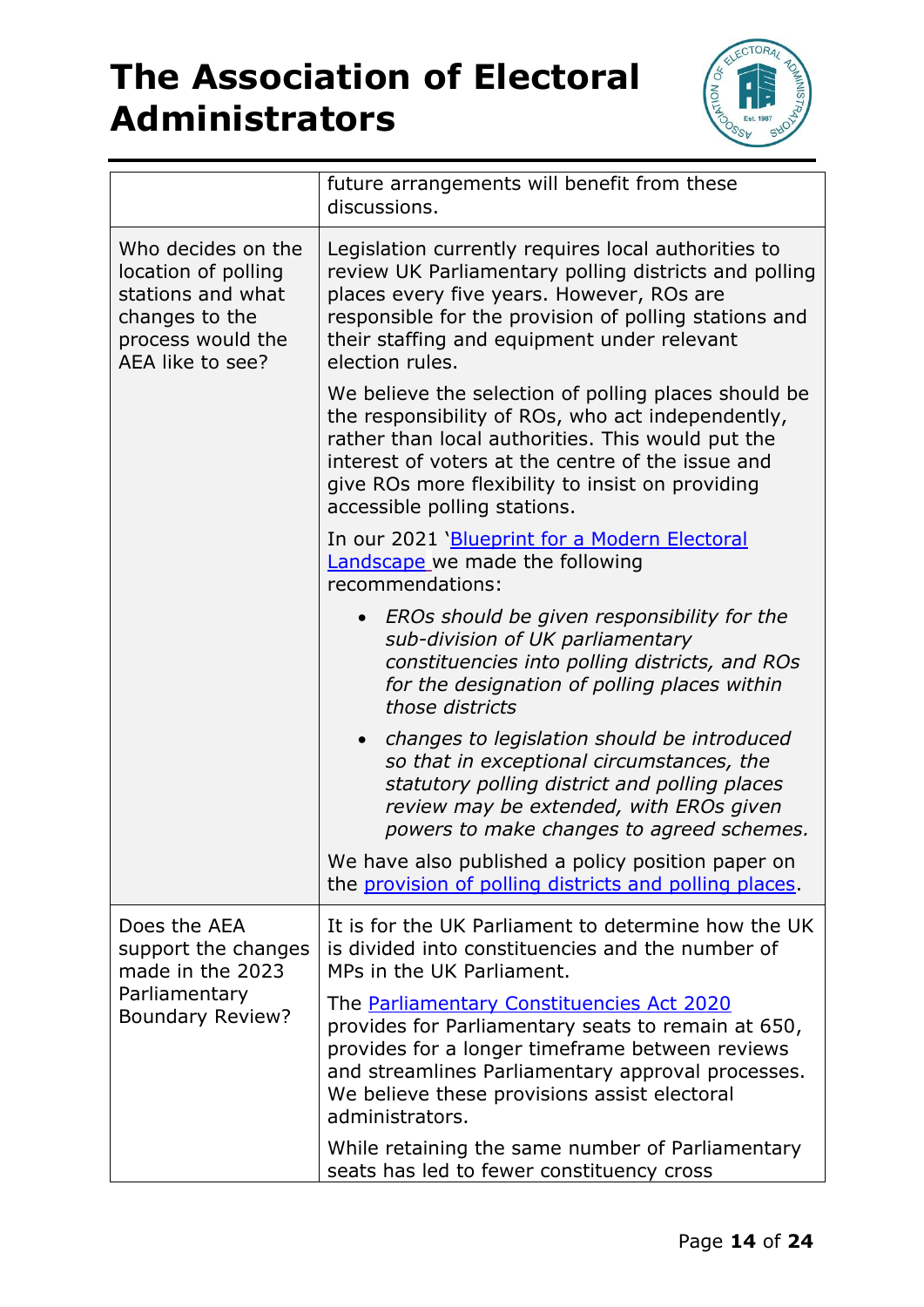

|                                                    | boundaries between local authorities than when the<br>number was being reduced, there are still<br>challenges to be faced.                                                                                                                                                                                                                                                                                                                                                                                                                 |  |  |
|----------------------------------------------------|--------------------------------------------------------------------------------------------------------------------------------------------------------------------------------------------------------------------------------------------------------------------------------------------------------------------------------------------------------------------------------------------------------------------------------------------------------------------------------------------------------------------------------------------|--|--|
|                                                    | We have concerns about the administrative<br>complexities cross boundary proposals could bring,<br>especially given the review will be implemented in a<br>similar period as the new requirements proposed in<br>the Elections Bill. We are also concerned that<br>administrators may not have sufficient time to plan<br>for administering elections on new boundaries if a<br>UK Parliamentary general election was held in the<br>six months following the implementation of the<br>review.                                             |  |  |
|                                                    | For future reviews, we believe the eligible<br>electorate figures should be based on the register<br>for the May polls prior to the review. A Bill<br>amendment was made for the 2023 review to be<br>based on the number of registered electors on 2<br>March 2020. This amendment was a one-off due to<br>the coronavirus pandemic. However, following the<br>introduction of IER and the huge increase in event<br>led registration, the register for the May polls is<br>generally when the register is most complete and<br>accurate. |  |  |
| 2. Electoral Registration                          |                                                                                                                                                                                                                                                                                                                                                                                                                                                                                                                                            |  |  |
| What are the<br>biggest challenges<br>facing EROs? | New electoral legislation<br>٠<br>Increase in event-led registration<br>Staffing resources including competency of<br>ROs, EROs and electoral administrators<br>Funding<br>$\bullet$<br>Complexity of legislation<br>$\bullet$<br>Two stage process for annual canvass<br>$\bullet$<br>Ensuring complete and accurate register of<br>electors<br>Registration of hard-to-reach groups<br>$\bullet$<br>Tight election timetable - registration and<br>absent vote applications<br>Cross boundaries - postal vote data                       |  |  |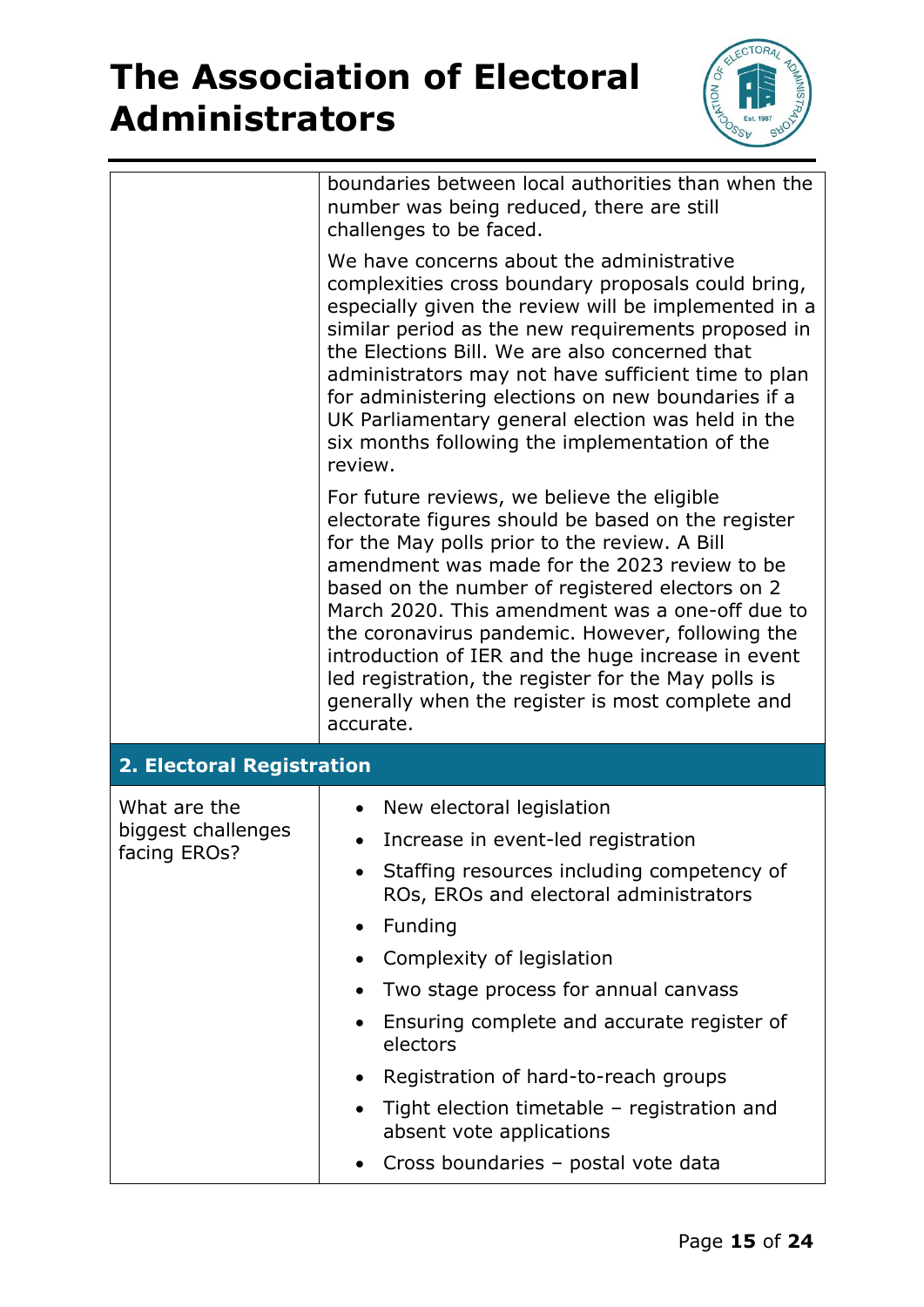

|                                                                                                                            | Local government reorganisation                                                                                                                                                                                                                                                                              |
|----------------------------------------------------------------------------------------------------------------------------|--------------------------------------------------------------------------------------------------------------------------------------------------------------------------------------------------------------------------------------------------------------------------------------------------------------|
|                                                                                                                            | Electoral reform $-$ such as registration of<br>overseas electors 'votes for life'                                                                                                                                                                                                                           |
|                                                                                                                            | Scotland and Wales - divergence in electoral<br>legislation in the devolved nations with rules<br>for delivering elections and electoral<br>registration increasingly different from UK<br>wide polls. This will present significant<br>challenges in Scotland and Wales moving<br>forward.                  |
|                                                                                                                            | In our 2021 'Blueprint for a Modern Electoral<br>Landscape' we made the following<br>recommendations:                                                                                                                                                                                                        |
|                                                                                                                            | We urge all Governments and local authorities to<br>take a more joined-up approach to assist EROs and<br>ROs to deliver democratic processes with collective<br>ownership and a clear understanding of the<br>pressures faced both by electoral administrators<br>and the wider electoral community.         |
|                                                                                                                            | We also recommended that once canvass reform is<br>implemented, that UK Government and key<br>stakeholders undertake a registration system<br>review to clarify and improve the voter experience<br>for anyone needing to complete two registration<br>processes during the annual canvass period.           |
|                                                                                                                            | Other recommendations linked to these challenges<br>are included throughout this paper.                                                                                                                                                                                                                      |
| be prohibited from<br>handling or<br>assisting with the<br>completion of postal<br>ballot papers and<br>application forms? | Should campaigners   We continue to call for campaigners to be<br>prohibited from handling and/or assisting with the<br>completion of postal ballot papers and absent vote<br>applications. This would provide transparency and<br>ensure absent vote applications are received by the<br>ERO without delay. |
|                                                                                                                            | The measures outlined in the <b>Elections Bill</b> will go<br>some way to addressing this issue, and will also<br>limit the number of voters a proxy can act for.                                                                                                                                            |
|                                                                                                                            | While there needs to be a mechanism to assist<br>electors, we would welcome further restrictions on<br>the handling of absent vote applications to prevent                                                                                                                                                   |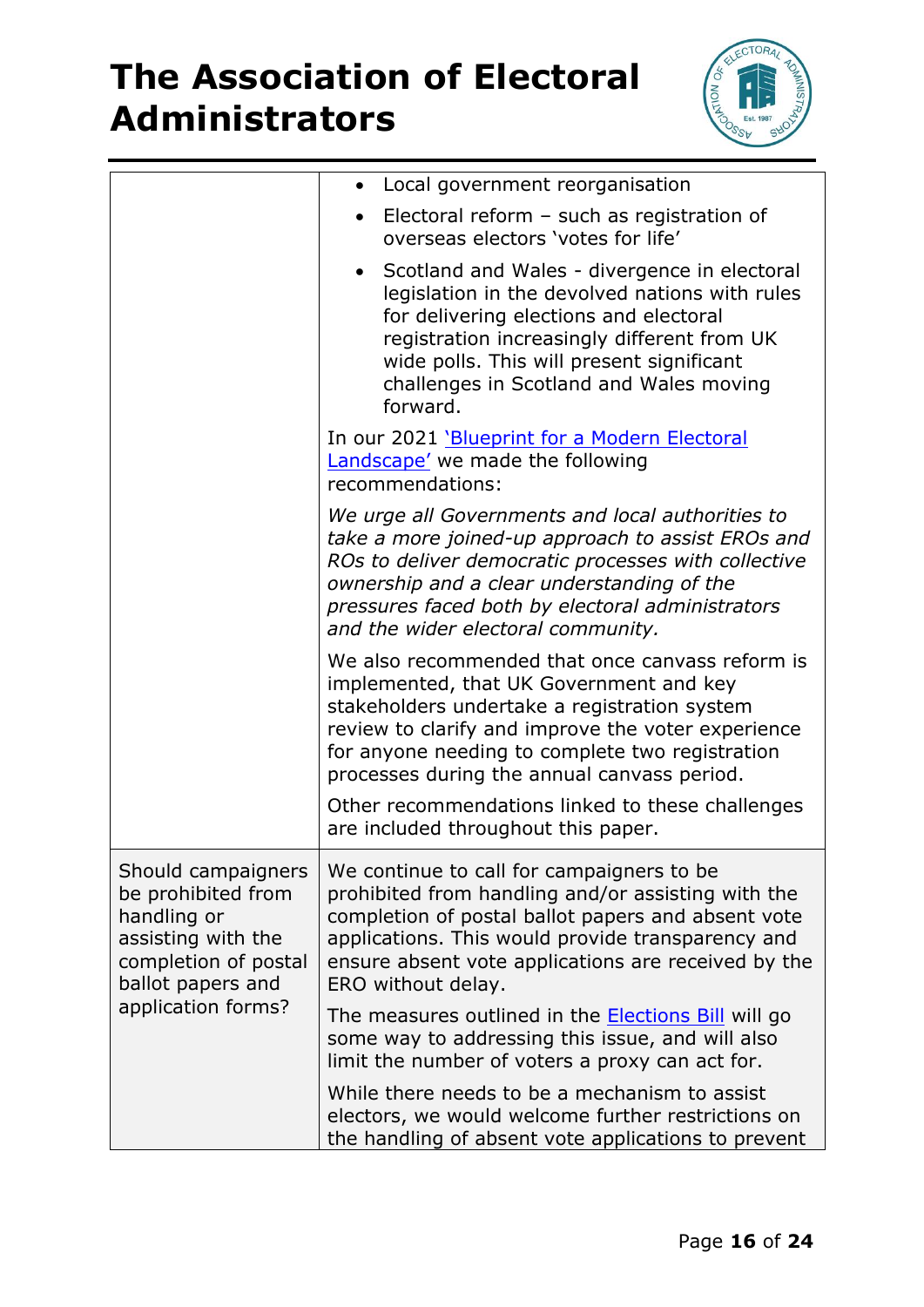

|                                                                                                                                                                       | political parties and candidates collecting forms<br>from electors.                                                                                                                                                                                                                              |
|-----------------------------------------------------------------------------------------------------------------------------------------------------------------------|--------------------------------------------------------------------------------------------------------------------------------------------------------------------------------------------------------------------------------------------------------------------------------------------------|
| What is the impact<br>of the UK<br>Government's plan<br>to require postal<br>voters to reapply<br>every three years?                                                  | At present electors with a postal vote must refresh<br>their signature at least every five years.                                                                                                                                                                                                |
|                                                                                                                                                                       | The <b>Elections Bill</b> proposes they reapply for their<br>postal vote at least every three years.                                                                                                                                                                                             |
|                                                                                                                                                                       | This will bring additional burden to EROs, creating<br>regular peaks of demand. While this change is<br>administratively manageable, we continue to call<br>for a review of the absent vote application process<br>and consideration of a move away from the current<br>paper-based system.      |
|                                                                                                                                                                       | We also call for central and ongoing funding to<br>cover the impact of these changes so that costs are<br>not borne by local authorities.                                                                                                                                                        |
| Should the<br>circumstances and<br>criteria for<br>emergency proxy<br>applications be<br>expanded and<br>should there be an<br>option to replace<br>appointed proxies | There is currently no facility for an appointed proxy<br>to be changed during the week of a poll, or for an<br>emergency proxy to be appointed other than for<br>medical or employment reasons, such as having to<br>attend a funeral.                                                           |
|                                                                                                                                                                       | Emergency proxy applications are only available for<br>situations arising after the deadline for ordinary<br>proxy applications.                                                                                                                                                                 |
|                                                                                                                                                                       | We believe a full review should be carried out<br>considering:                                                                                                                                                                                                                                   |
|                                                                                                                                                                       | ordinary proxy applications and the need for<br>attestation                                                                                                                                                                                                                                      |
|                                                                                                                                                                       | the ability for an appointed proxy to be<br>changed in cases where they are suddenly<br>unable to act                                                                                                                                                                                            |
|                                                                                                                                                                       | whether the circumstances and criteria for<br>emergency proxy applications should be<br>expanded to include other unforeseen<br>circumstances, such as an elector having to<br>attend a funeral on polling day or having to<br>go away to care for a relative who has<br>suddenly been taken ill |
|                                                                                                                                                                       | consideration about whether emergency<br>proxy provision could apply to electors who                                                                                                                                                                                                             |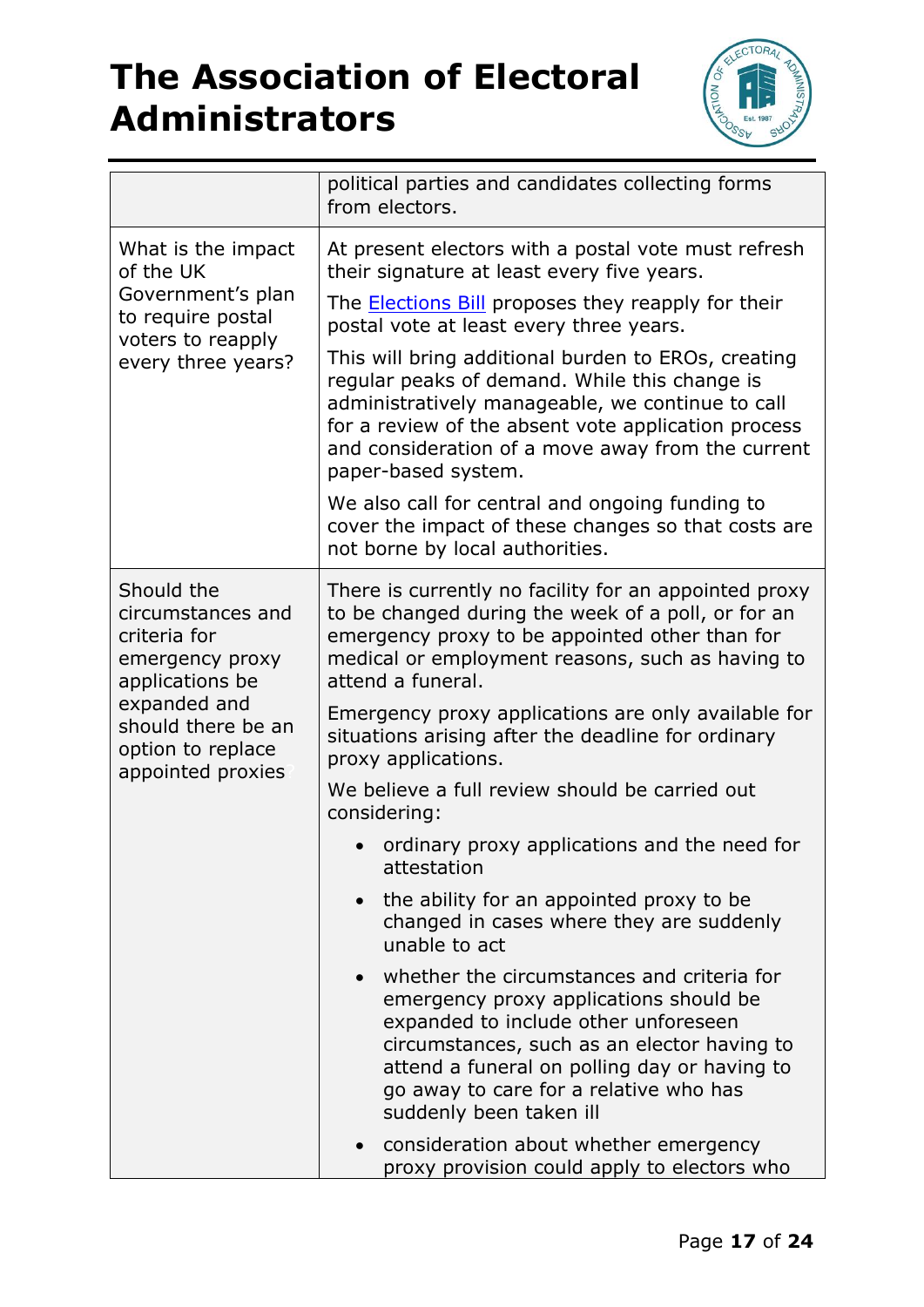

|                                                                                                                        | have not received their postal vote due to a<br>failure by the ERO or RO.                                                                                                                                                                                                                                                                                                                                                                                                          |
|------------------------------------------------------------------------------------------------------------------------|------------------------------------------------------------------------------------------------------------------------------------------------------------------------------------------------------------------------------------------------------------------------------------------------------------------------------------------------------------------------------------------------------------------------------------------------------------------------------------|
| Should there be the<br>option to apply<br>online for an absent<br>vote via<br>Government Digital<br>Service platforms? | While the introduction of IER modernised the<br>electoral registration process, it did not provide the<br>facility to apply for an absent vote online. Instead,<br>the applicant can request that an application form<br>is sent to them by post or email. This takes longer,<br>requires additional processing resources, is<br>inefficient and should be modernised.                                                                                                             |
|                                                                                                                        | We believe the next stage of modernising<br>registration provision is consideration of an online<br>absent vote process. This could be an end-to-end<br>facility from the Government Digital Service<br>platforms to EROs electoral management systems.                                                                                                                                                                                                                            |
|                                                                                                                        | An end-to-end system would ensure the process<br>was secure, quicker and more efficient. It would<br>create increased capacity and resources within<br>electoral services. The online facility should be in<br>addition to a paper application process for those<br>who still wish to use it.                                                                                                                                                                                      |
|                                                                                                                        | There is a very real risk this enhancement could<br>increase volumes of absent vote applications<br>immediately before a poll, including from electors<br>who already have an absent vote. To offset this, we<br>believe the deadline for postal vote applications<br>should be at least five working days earlier in the<br>election timetable, accompanied by work<br>undertaken by the UK Government on behavioural<br>insights to consider the impact of the change on<br>ROs. |
| Should<br>students/people<br>with second homes<br>be allowed to<br>continue to register                                | The UK voting system is largely based on trust.<br>With individuals able to register in more than one<br>place where they can demonstrate residence, there<br>is a risk of electors voting more than once when<br>they are not entitled to.                                                                                                                                                                                                                                        |
| at two addresses?                                                                                                      | If the system were to change, one option would be<br>for electors eligible to register at more than one<br>address to indicate which address they wish to use<br>their vote at as part of their initial application. This<br>would be kept on record, with votes issued<br>accordingly at appropriate elections.                                                                                                                                                                   |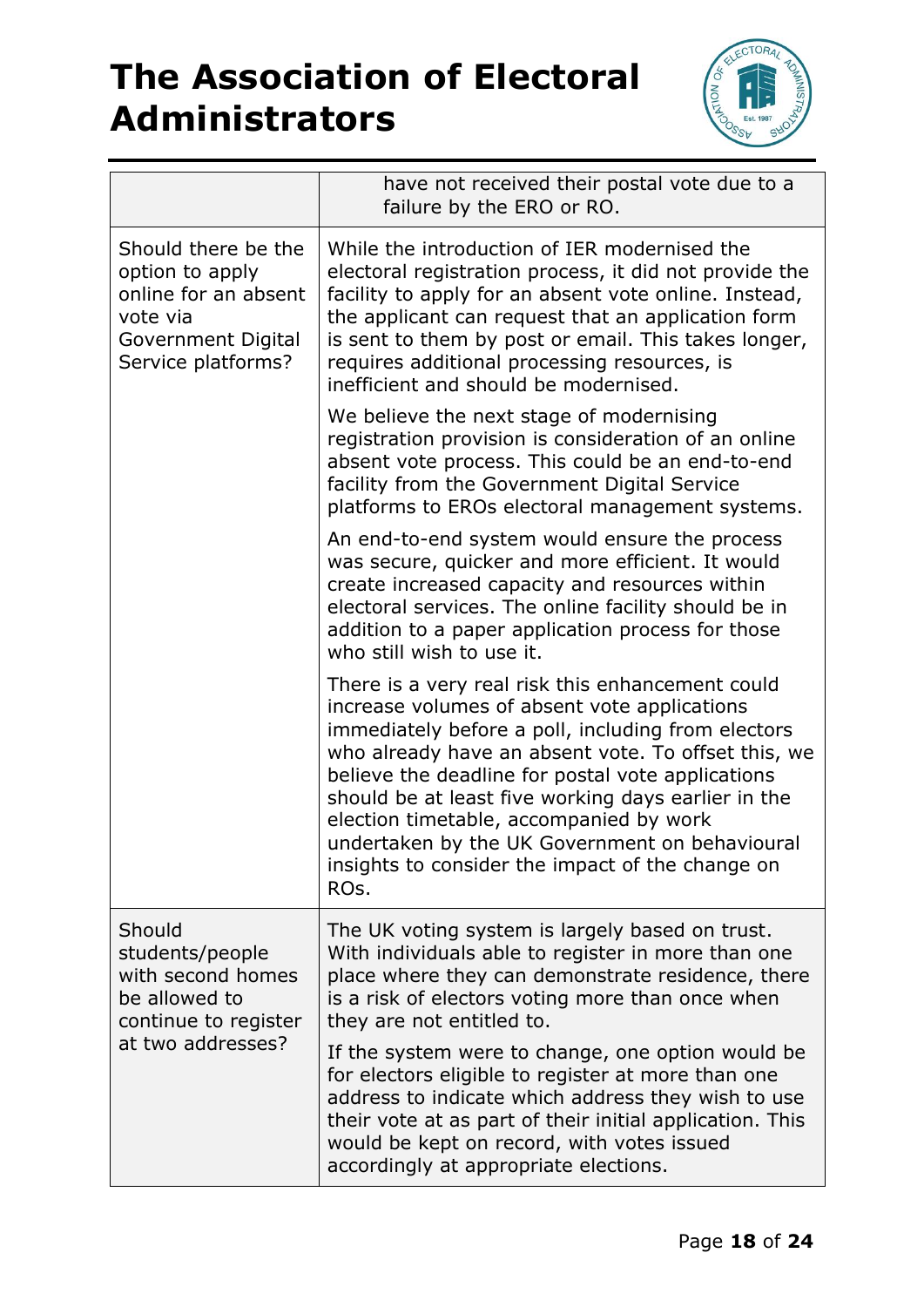

| for them to indicate that they do not wish to<br>register at their term-time address. We believe it<br>should be clearer to students, and to other voters<br>with two eligible addresses, that they have a choice<br>about whether to register at a second address.                                                                                                                                  |
|------------------------------------------------------------------------------------------------------------------------------------------------------------------------------------------------------------------------------------------------------------------------------------------------------------------------------------------------------------------------------------------------------|
| It is a matter for the UK Government and devolved<br>administrations to determine how the electoral<br>system should be administered. However, we have<br>previously recommended that legislation should<br>clearly identify what constitutes a valid second<br>registration. We would also urge the UK<br>Government to define residency as this can cause<br>confusion for both EROs and citizens. |
| We have produced a policy position paper on the<br>need for legislation on second electoral<br>registrations. We believe current legislation should<br>be reviewed to consider whether registration in<br>more than one location should continue. If so, the<br>law should be amended to clearly define 'residency'<br>and what constitutes a 'valid second registration'.                           |
| Automatic registration, where eligible citizens who<br>interact with government agencies are registered to<br>vote without making an application, is a matter for<br>the UK Parliament and the devolved administrations<br>to determine.                                                                                                                                                             |
| Regardless, we believe EROs should have full<br>access to any official records, both local and<br>national, that will help them maintain a complete<br>and accurate electoral register. Full and proper<br>evaluation would be required to ensure public<br>confidence. Any proposed changes would need to<br>be deliverable and avoid any unnecessary<br>bureaucracy, cost and risk.                |
| We believe current regulations governing access<br>and supply of the electoral register are flawed and<br>should be reviewed, including being clear about<br>exactly what the electoral register is for.<br>We are not opposed to licensed organisations<br>accessing data for credit and security checks, but                                                                                       |
|                                                                                                                                                                                                                                                                                                                                                                                                      |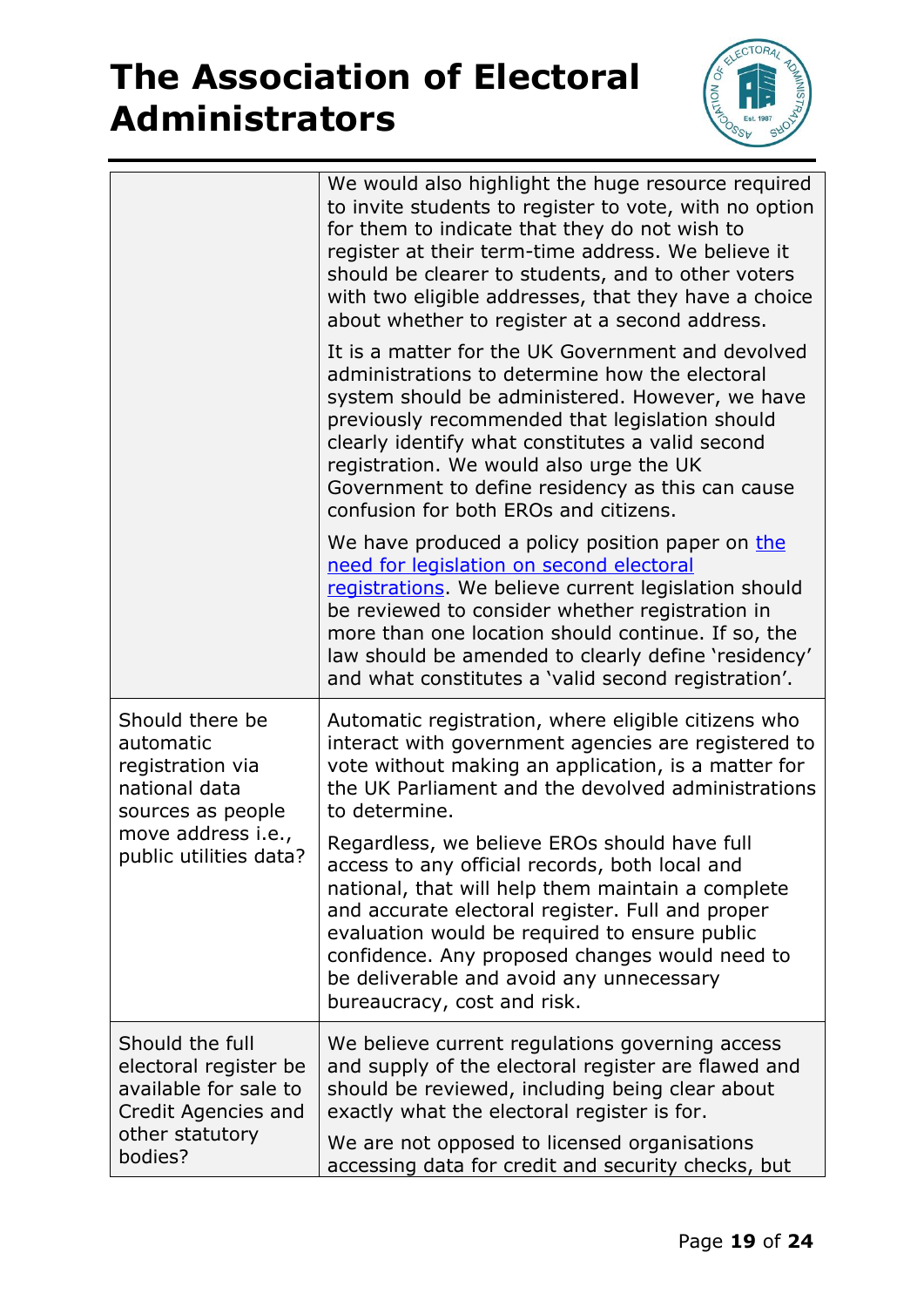

|                                                                                                                              | we do not agree with those organisations then<br>being permitted to use that information - compiled<br>at public cost - for commercial purposes. We firmly<br>maintain that the edited register should be<br>abolished, and no elector details should be<br>available for sale to undefined third parties.                                                                                                               |  |
|------------------------------------------------------------------------------------------------------------------------------|--------------------------------------------------------------------------------------------------------------------------------------------------------------------------------------------------------------------------------------------------------------------------------------------------------------------------------------------------------------------------------------------------------------------------|--|
|                                                                                                                              | We have produced a policy position paper on the<br>sale of the register of electors.                                                                                                                                                                                                                                                                                                                                     |  |
| Should there be two<br>versions of the<br>register $-$ full and<br>edited (also known<br>as open)?                           | No.<br>We believe the electoral register should be<br>compiled for electoral and other limited purposes<br>only such as credit and security checks. We do not<br>support the sale of personal data. Access to the<br>electoral register should be strictly prescribed and<br>controlled, and the edited register dispensed with.<br>We have produced a policy position paper on the<br>sale of the register of electors. |  |
| Should the<br>publication of the<br>revised register of<br>electors be delayed<br>in the event of an<br>election being held? | Conducting an annual canvass and an election at<br>the same time creates conflicting challenges for<br>electoral administrators. While this has been an<br>issue over the years with by-elections, the situation<br>was significantly more challenging when the 2019<br>UK Parliamentary General Election was called<br>during the annual canvass.                                                                       |  |
|                                                                                                                              | We have produced a policy position paper on the<br>delay in the publication of the revised register of<br>electors. We believe legislation should be amended<br>to allow for the publication of the revised register of<br>electors to be delayed if the notice of election for<br>any poll is published during the annual canvass<br>period.                                                                            |  |
| 3. Other issues                                                                                                              |                                                                                                                                                                                                                                                                                                                                                                                                                          |  |
| Should ROs and<br>electoral staff be<br>protected from<br>intimidation?                                                      | Provisions relating to intimidation in the <b>Elections</b><br><b>Bill</b> only apply to protect candidates, future<br>candidates, campaigners and elected officeholders<br>from intimidation and abuse, both online and in<br>person. We believe this provision should be<br>extended to protect the ROs and their staff in view<br>of the evidence we have received from members.                                      |  |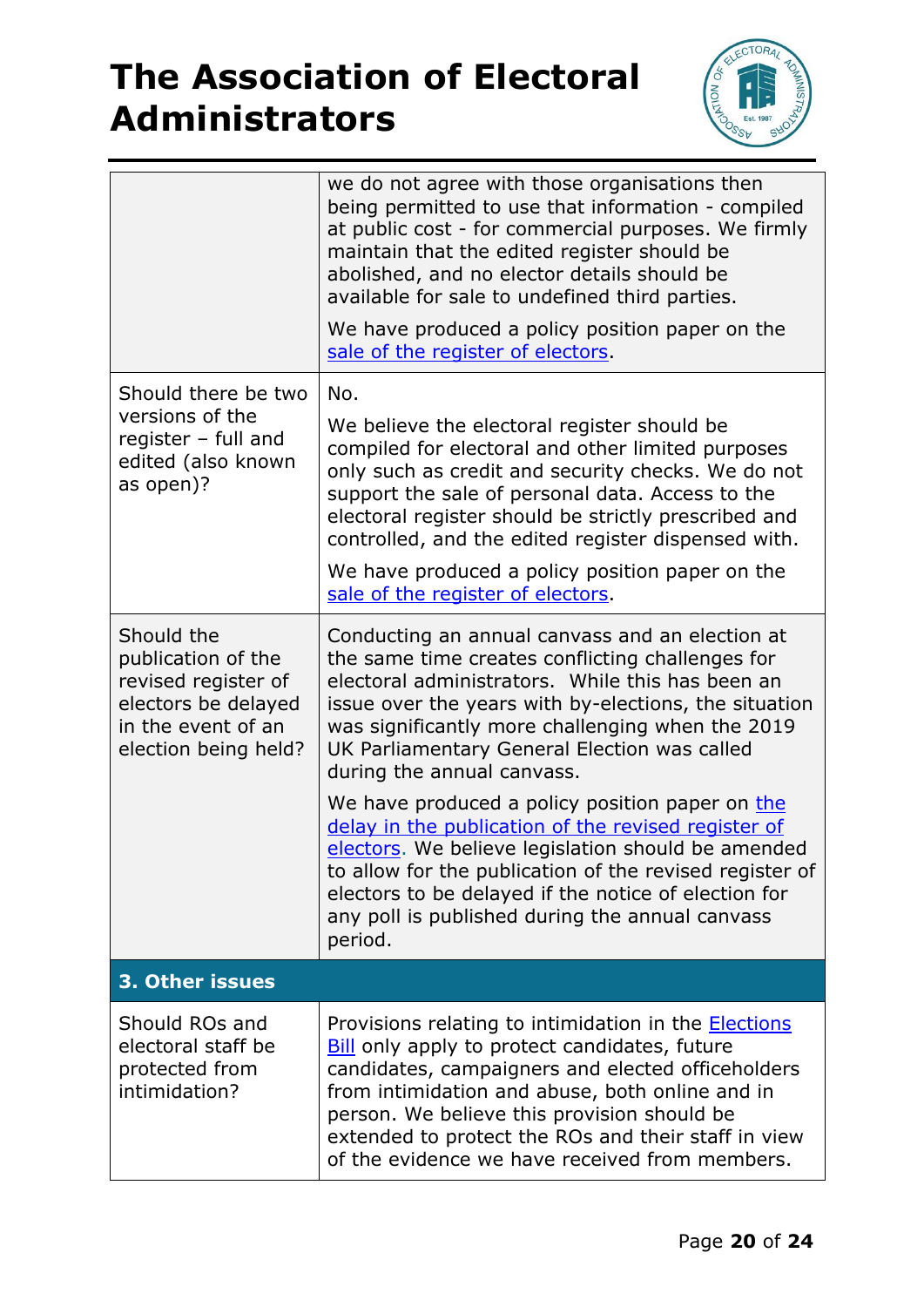

| What is the AEA's<br>view on the timing<br>of the count at UK<br>Parliamentary<br>general elections?                                       | The requirement to commence the counting of<br>votes at a UK Parliamentary election within four<br>hours of the close of poll should be removed. The<br>RO should have full discretion on when to count.                                                                                                               |
|--------------------------------------------------------------------------------------------------------------------------------------------|------------------------------------------------------------------------------------------------------------------------------------------------------------------------------------------------------------------------------------------------------------------------------------------------------------------------|
| Should ROs be<br>entitled to personal<br>fees?                                                                                             | We believe ROs, who are independent of their<br>employing local authorities, should be entitled to<br>receive a personal fee at a transparently calculated<br>rate that appropriately reflects the complexity and<br>position of the role, the associated serious personal<br>liabilities and the additional workload. |
| Does the AEA<br>support the Law<br>Commission's<br>recommendations<br>to bring forward a<br>single Electoral<br><b>Administration Act?</b> | We consider effecting the Law Commissions'<br>recommendations a priority policy matter.<br>A single Electoral Administration Act should be<br>brought forward to simplify electoral legislation.                                                                                                                       |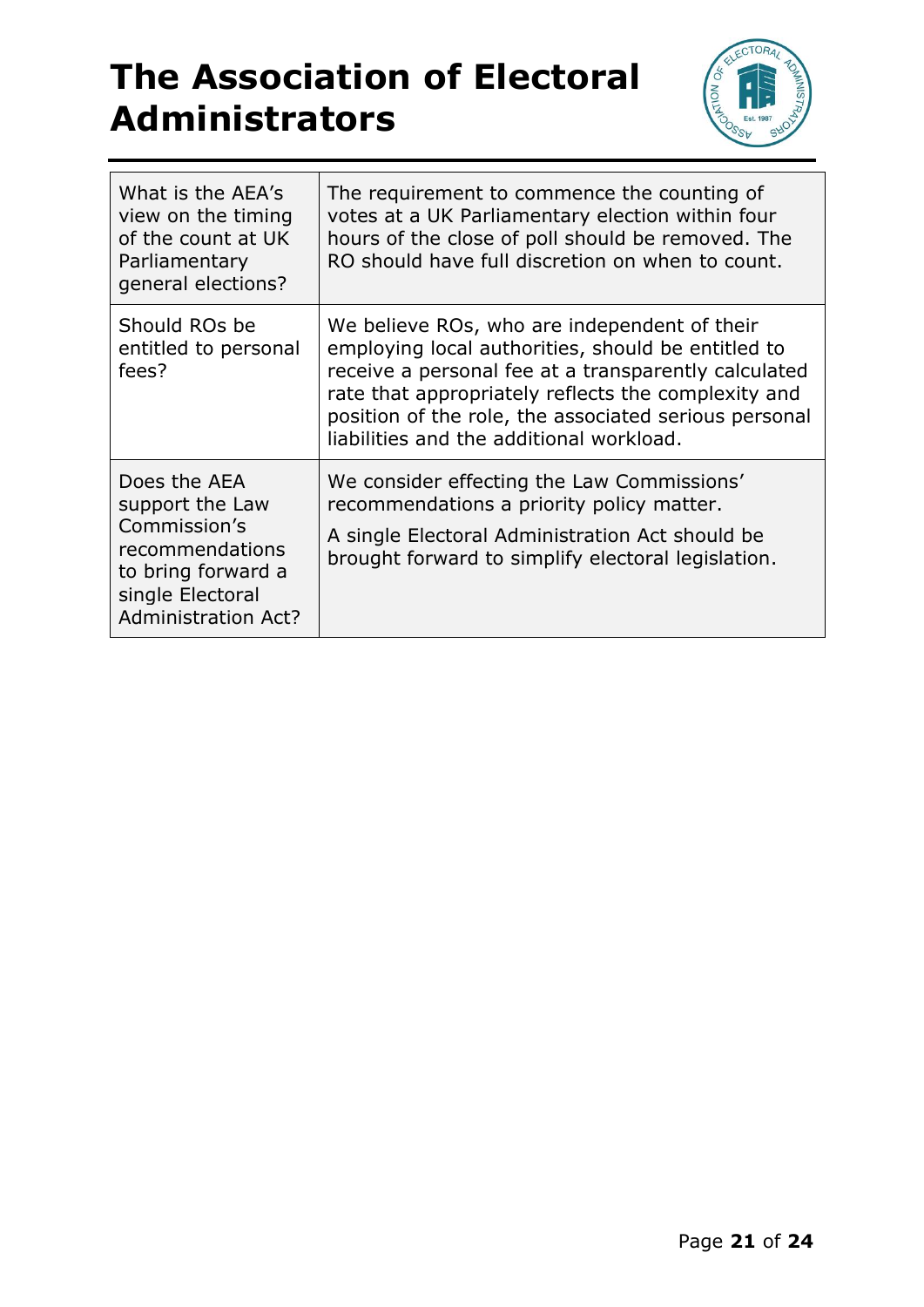#### **Summary of key electoral events and milestones: 2022 - 2025**

| <b>Date</b>     | <b>Event</b>                                                                                                | Key issues /<br>comments                                                                     | <b>Extent</b>       |
|-----------------|-------------------------------------------------------------------------------------------------------------|----------------------------------------------------------------------------------------------|---------------------|
| <b>May 2022</b> | Local government elections including parish and<br>some Mayoral and Combined Authority Mayoral<br>elections |                                                                                              | England             |
|                 | Local government elections                                                                                  | 5-year term from 2017<br>to avoid combination<br>with Scottish Parliament                    | Scotland            |
|                 | Local government elections, including community<br>councils                                                 | 5-year term from 2017<br>to avoid combination<br>with Senedd<br>Cymru/Welsh<br>Parliament.   | Wales               |
|                 |                                                                                                             | Early voting pilots in<br>some areas.                                                        |                     |
|                 |                                                                                                             | First to be run on new<br>boundaries/election<br>arrangements in all 22<br>local authorities |                     |
|                 | Northern Ireland Assembly elections - 5-year cycle<br>(Northern Ireland Miscellaneous Provisions Act 2014)  |                                                                                              | Northern<br>Ireland |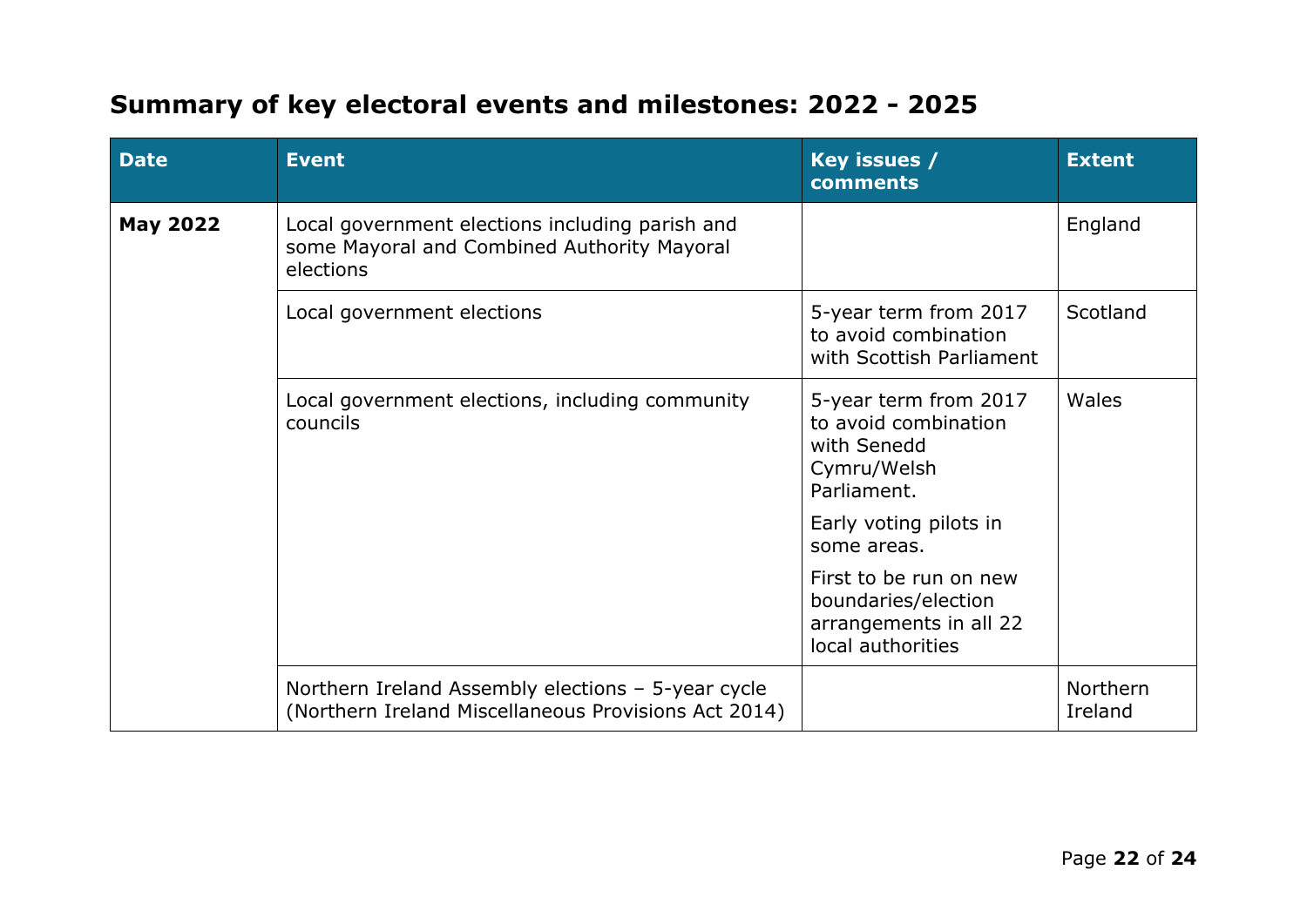| <b>May 2023</b> | Local government elections, including parish and<br>some Mayoral elections                                                                                                                     |                                                                                                                                                                                                                                                                                                                                                 | England                    |
|-----------------|------------------------------------------------------------------------------------------------------------------------------------------------------------------------------------------------|-------------------------------------------------------------------------------------------------------------------------------------------------------------------------------------------------------------------------------------------------------------------------------------------------------------------------------------------------|----------------------------|
|                 | Local government elections                                                                                                                                                                     |                                                                                                                                                                                                                                                                                                                                                 | <b>Northern</b><br>Ireland |
| 1 July 2023     | Date at which the next UK Parliamentary polling<br>districts and polling places review must be completed<br>by (review based on the number of registered<br>electors as at 2 March 2020)       |                                                                                                                                                                                                                                                                                                                                                 | <b>UK</b>                  |
| <b>May 2024</b> | UK Parliamentary general election (possibly based on<br>new parliamentary boundaries subject to<br>Parliamentary approval) - this will change if the Fixed<br>Term Parliament Act is repealed. | Possible introduction of<br>national electoral ID<br>document subject to<br>legislation. Concerns of<br>significant voter<br>confusion if both national<br>electoral ID document<br>and new Parliamentary<br>boundaries including new<br>constituency/polling<br>places for voters<br>introduced at the same<br>election for the first<br>time. | <b>UK</b>                  |
|                 | Police and Crime Commission elections                                                                                                                                                          |                                                                                                                                                                                                                                                                                                                                                 | E&W                        |